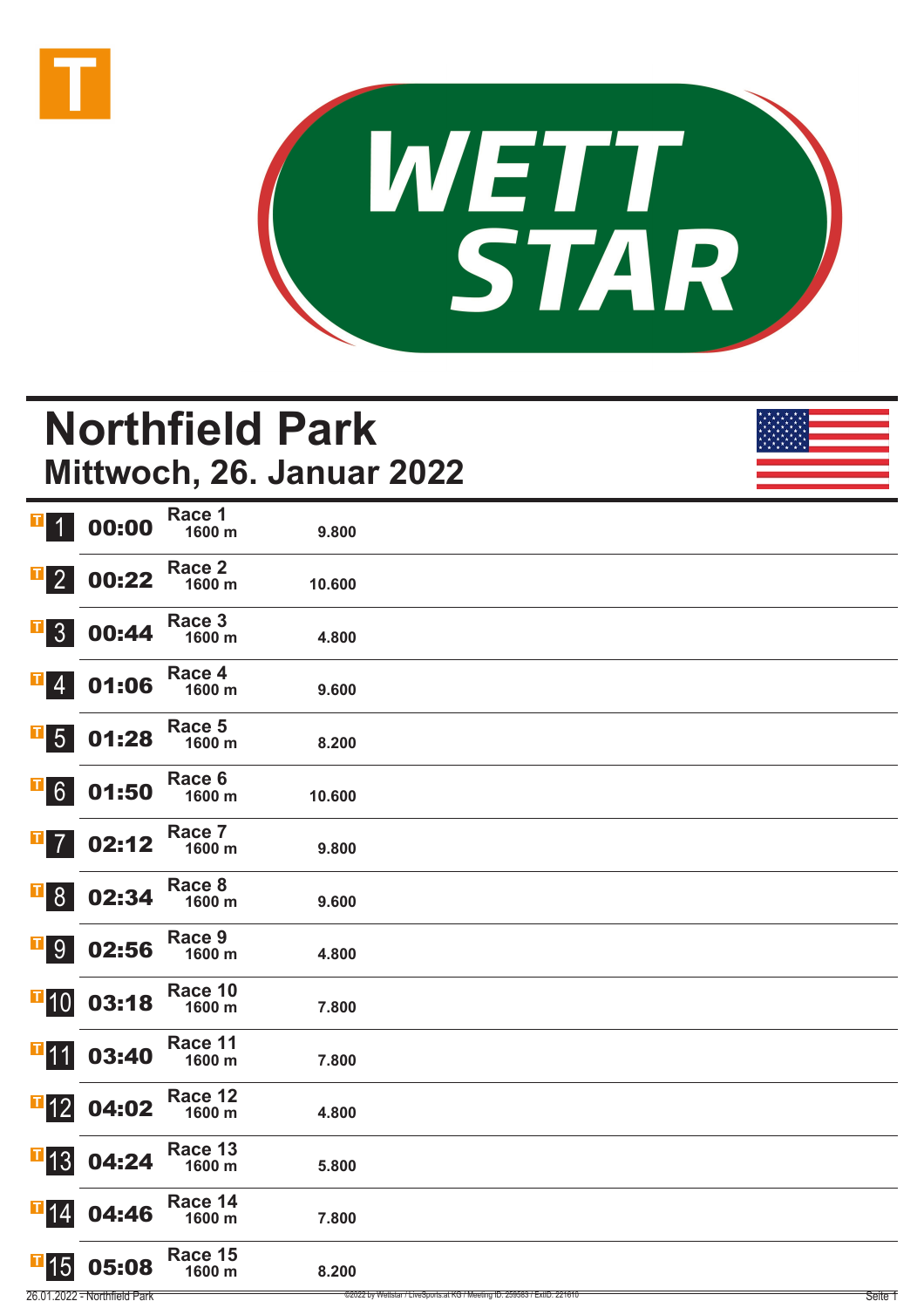#### **26.01.2022 - Northfield Park** Rennen # 8 **Seite 2 WANN STARTET IHR PFERD...**

| Always Raisin Hill      | 15 | Deep Breath              |    | Howmacsblackjack         |                | Miss Georgie       | 4  | St Lads Banshee       | 3  |
|-------------------------|----|--------------------------|----|--------------------------|----------------|--------------------|----|-----------------------|----|
| Anastasia Nero          | 8  | Deo's Perfectsound       |    | Ima Ironman              | 13             | My Jazz            |    | Steelthethunder       |    |
| And We'll See Ya        | 13 | Deseronto                | 14 | <b>Impressive Cowboy</b> |                | Needingoffthegrid  | 15 | Stone Fire Hanover    | 14 |
| Another Filly           | 15 | Downwyn Shark            | 13 | In Commando              | 13             | Newsboy            | 6  | <b>Strait Rate</b>    | 12 |
| Arthur Pendragon        | 11 | Enforce The Law          | 10 | Indianas Mymvp           |                | Norman Skidd Marks | 10 | Swan Country          | 10 |
| At Last Hanover         | 15 | <b>Exclusive Rosette</b> |    | Iron Mine Johnny         |                | Northern Ashlee    |    | Swan On A Mission     |    |
| Awsome Paul             | 6  | Fame And Power           |    | Itscheaprtokeepher       |                | Odds On Walkover   | 5  | Tap Tap Tap           |    |
| Baby Yoda               | 6  | <b>Final Cheque</b>      |    | J C Onthebeach           | 14             | Out Wit            | 13 | Tc's Happy Times      |    |
| Believethismary         |    | <b>Fingals Wave</b>      |    | Jekyil N Hyde            | 6              | Party Belle        |    | That's My Harley      | 13 |
| Bet Er All              |    | Flaming Andie            |    | JI Choochootrain         | 8              | Pretty Angel Eyes  |    | Ting Ting             |    |
| Bettor's Choice         | 12 | Flash Lauxmont           |    | Joey The Rocket          | 9              | Princessofthenight | 9  | <b>Tinos Badgirl</b>  | 15 |
| Bloodstockshalltab      | 10 | Followthewind N          |    | Just Enuf Sass           | 10             | Priority Lounge    | 5  | <b>Totally Kissed</b> |    |
| Bones Jones             | 8  | Frankiepark              |    | Justified Victory        | 4              | Ranger Alert       | 14 | Tsm Artemis T         |    |
| Casino Director         |    | Fulton's Fury            |    | Leaping Dreams           | 15             | Redwoods Hanover   | 13 | Tulsa Bell            |    |
| <b>Century Seelster</b> | 4  | Game On Girls            |    | Lightupbullville         | 12             | Renee The Russian  | 15 | <b>Uncle Victory</b>  |    |
| Charm N Caesar          | 6  | <b>Grits N Gravy</b>     | 13 | Linnaea                  | 9              | Rockin' Artsy      | 9  | Unloaded N            | 14 |
| Chazmatazzz             | 12 | Groogrux King            |    | Lizbeth                  |                | Roll Me Away       |    | Valentine Kidd        |    |
| Cliffs Of Moher         | 8  | <b>Guilty Desire</b>     |    | Lous Flashy Dancer       | $\overline{2}$ | Romping Rodeo      | 5  | Vintage Grand         |    |
| <b>Consus Victory</b>   | 10 | <b>Heartland Dandy</b>   | 14 | Lucky Sport              | 14             | Roulette Blue Chip | 15 | Watt A Hardt          |    |
| Copper Coast A          | 14 | Heerztheboozecruz        |    | Mach Stockn Barrel       | 12             | Safe And Sound     | 10 | Wendy's Hope          |    |
| Cruzen Cassi            |    | Heidi's Heart            |    | Majority Wins Two        | 12             | Samis Rolin Stone  | 10 | Whiski Player         |    |
| Cuz I'm Happy           | 12 | High Kitty Kitty         | 15 | Mancino                  | 11             | Sammy Said         | 12 | Winbak Willy T        |    |
| Daenerys Dream          | 11 | Hillbillyfairytale       |    | Mcdaggar                 | 13             | Save The Goal      | 8  | Yankee Time           |    |
| Dealmethatagain         | 5  | How Tweet It Is          |    | Mcthirsty                | 11             | Slater             |    | Yankees Image         |    |

#### **WANN STARTET IHR JOCKEY / FAHRER...**

| Aaron Merriman<br>Chris Presley<br>David Lake<br>Greg Grismore<br>Jason Thompson<br>Keith Kash Jr<br>Nick Clegg | 2,3,4,5,6,7,8,10,11,12,13<br>1.4.5.11<br>2,4,5,8,10,11,12,13,14.15<br>1, 2, 3, 6, 10, 13, 14, 15<br>1, 2, 4, 5, 6, 10, 11, 12, 13, 15<br>1,4,6,7,8,9,12,13,14,15<br>1.14 | Angus Lake<br><b>Christian Myers</b><br>Ed Konrad<br>Hunter Myers<br>Joey Mapes<br>Kurt Sugg<br>Patrick Beeler | Ω<br>15<br>6,7,8,9,10,11,13,14<br>5.9.15<br>1,2,4,6,7,8,9,10,11,13,14,15 Luke Ebersole | Chris Lems<br>Crist Hershberger<br>Eric Tharps Jr.<br>J D Wengerd<br>Justin Irvine<br>Tim Deaton | 1,2,3,4,5,6,7,8,10,11,12,13,14,15<br>1, 3, 5, 7, 9, 11, 12, 13<br>3.7.11.12.14<br>2,3,7,8,9,10,12,14,15<br>3,4,8 |
|-----------------------------------------------------------------------------------------------------------------|--------------------------------------------------------------------------------------------------------------------------------------------------------------------------|----------------------------------------------------------------------------------------------------------------|----------------------------------------------------------------------------------------|--------------------------------------------------------------------------------------------------|------------------------------------------------------------------------------------------------------------------|
|-----------------------------------------------------------------------------------------------------------------|--------------------------------------------------------------------------------------------------------------------------------------------------------------------------|----------------------------------------------------------------------------------------------------------------|----------------------------------------------------------------------------------------|--------------------------------------------------------------------------------------------------|------------------------------------------------------------------------------------------------------------------|

#### **WANN STARTET IHR TRAINER...**

| Amanda Mills<br><b>Becky Zubkoff</b><br><b>Charlie Myrick</b><br>David Lake<br>Deborah De Wolfe<br>Frederick Ward Jr<br>James Dav<br>Jayne Weller<br>Jessica Millner<br>John Oliverio<br>Kent Sherman<br>Luke Ebersole<br>Melody Moore<br><b>Patrick Beeler</b><br>Ron Burke<br>Tom Hall<br><b>Wendy Cox</b> | 4,9,13<br>10, 12, 13, 14, 15<br>რ<br>5,12<br>3.7<br>2.3.9.13.14<br>10<br>10<br>2,10<br>15<br>5<br>12,13 | Amy Wengerd<br><b>Betty Clegg</b><br>Cory Kreiser<br>Ed Konrad<br>Gerald Malady<br>James Stiltner Ii<br>Jeff Conger<br>Jessica Roegner<br>Johnny Yoder<br>Larry Clabaugh<br>Marion Chupp<br><b>Melvin Miller</b><br><b>Rick Mapes</b><br>Sean Mapes<br>Tom O'Donnell | 15<br>1,14<br>10,15<br>12.15<br>3,7,12,14<br>8<br>1.14<br>13<br>6,9<br>1,4,5,10,11,15<br>5,9,15<br>3,5,7,11<br>8 | Angus Lake<br>Brian J Miller<br>Crist Hershberger<br>David Mvers<br><b>Edward Miller</b><br><b>Grea West</b><br>Jason Mcginnis<br>Jeff Ebersole<br>John Cantrell<br>Joseph Kramp<br>Larry Ferrari<br>Miles Wollam<br><b>Robert Coblentz</b><br><b>Steve Cross</b><br><b>Tommy Vosick</b> | 2,3,7<br>7.12<br>1,2,6,10,11<br>2,6<br>8,14<br>12,15<br>10,11 | Ann Russell<br>C Brian Lonev<br>David H Miller<br>Dean Santantonio<br>Erik Jaeck Jr.<br>Herman Hagerman<br>Jay Weller<br>Jerome Arendash<br>John Ciocca Jr.<br>Keith Kash Jr<br>Logan Powell<br><b>Matthew Burkholder</b><br>Miranda Shedron<br>Robert Krenitsky Jr<br><b>Steven Harris</b><br>Tricia Shepard | 12<br>5, 11, 13, 14<br>5,11<br>2.4<br>1,7,8,14<br>6,7,13,14<br>6,15<br>11<br>3,6<br>5<br>11,12,13 |
|--------------------------------------------------------------------------------------------------------------------------------------------------------------------------------------------------------------------------------------------------------------------------------------------------------------|---------------------------------------------------------------------------------------------------------|----------------------------------------------------------------------------------------------------------------------------------------------------------------------------------------------------------------------------------------------------------------------|------------------------------------------------------------------------------------------------------------------|------------------------------------------------------------------------------------------------------------------------------------------------------------------------------------------------------------------------------------------------------------------------------------------|---------------------------------------------------------------|---------------------------------------------------------------------------------------------------------------------------------------------------------------------------------------------------------------------------------------------------------------------------------------------------------------|---------------------------------------------------------------------------------------------------|
|--------------------------------------------------------------------------------------------------------------------------------------------------------------------------------------------------------------------------------------------------------------------------------------------------------------|---------------------------------------------------------------------------------------------------------|----------------------------------------------------------------------------------------------------------------------------------------------------------------------------------------------------------------------------------------------------------------------|------------------------------------------------------------------------------------------------------------------|------------------------------------------------------------------------------------------------------------------------------------------------------------------------------------------------------------------------------------------------------------------------------------------|---------------------------------------------------------------|---------------------------------------------------------------------------------------------------------------------------------------------------------------------------------------------------------------------------------------------------------------------------------------------------------------|---------------------------------------------------------------------------------------------------|

 $\overline{\phantom{0}}$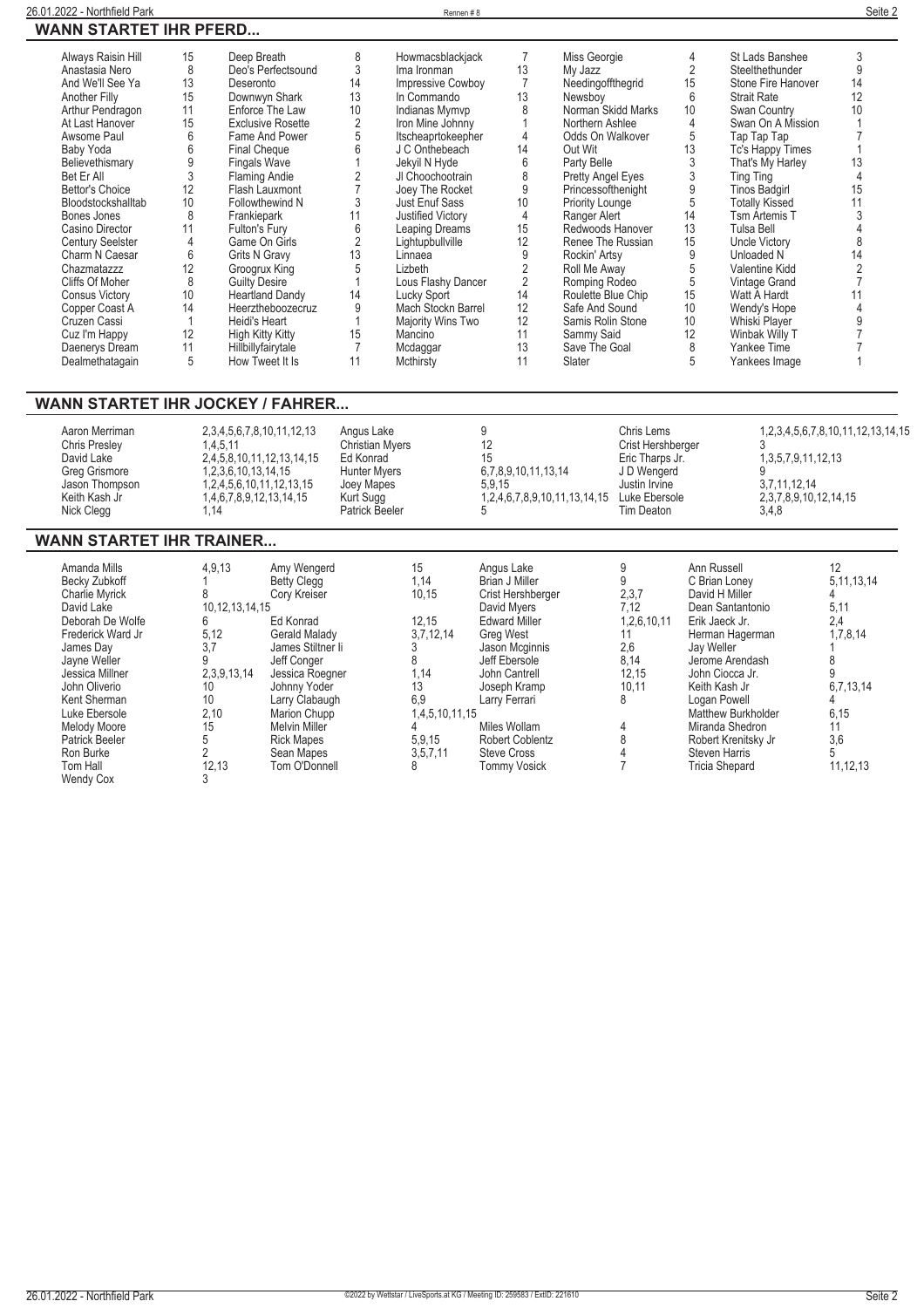**00:00**

**Race 1**

**1600 m 9.800** 

**Rennpreis: 9.800**

**NON WINNERS \$5000 IN LAST 4 STARTS (MARES ALLOWED|20%). NORTHFIELD TRAINER CHANGE HN 8 C. CRISSMAN JR. TO E.|MILLER HN 1 & HN 2 UNCOUPLED DUE TO BONAFIDE SEPARATE OWNERSHIP** 

| 1600<br>И<br>79.4     | <b>Heidi's Heart</b><br>6j. rotbraun S (Uncle Peter - Luvyaformiles)<br>Trainer: Jessica Roegner<br>Besitzer: Judy L Roegner, Croswell, Mi      |  |
|-----------------------|-------------------------------------------------------------------------------------------------------------------------------------------------|--|
| ML: 25,0              | <b>Greg Grismore</b>                                                                                                                            |  |
| 2<br>88.5             | <b>Fingals Wave</b><br>6j. rotbraun W (Kadabra - Serenas Genie)<br>Trainer: Jessica Roegner<br>Besitzer: Paul M O'Neil, Saratoga Sprin          |  |
| ML: 4,0               | Keith Kash Jr                                                                                                                                   |  |
| 3<br>88.5             | <b>Tc's Happy Times</b><br>7j. grau W (Triumphant Caviar - Happy Everyt<br>Trainer: Jay Weller<br>Besitzer: Louise A & Jay W Weller, Rep        |  |
| ML: 8,0               | <b>Chris Presley</b>                                                                                                                            |  |
| 4<br>81.6             | <b>Iron Mine Johnny</b><br>8j. rotbraun W (Explosive Matter - Up Front Ju<br>Trainer: Herman Hagerman<br>Besitzer: Murdock Racing Stable Llc, W |  |
| ML: 7,0               | <b>Jason Thompson</b>                                                                                                                           |  |
| 5<br>72.6             | <b>Yankees Image</b><br>6j. rotbraun H (Winbak Yankee - Livias Secret)<br>Trainer: Marion Chupp<br>Besitzer: Leroy E Raber, Fredericksbur       |  |
| ML: 10,0              | <b>Chris Lems</b>                                                                                                                               |  |
| 6<br>86.2             | <b>Guilty Desire</b><br>7j. rotbraun W (Deweycheatumnhowe - Court<br>Trainer: Betty Clegg<br>Besitzer: Betty Jo Clegg, Northfield, Oh           |  |
| ML: 8,0               | <b>Nick Clegg</b>                                                                                                                               |  |
| I<br>72.6             | <b>Cruzen Cassi</b><br>7j. rotbraun W (Cassis - Registered Nurse)<br>Trainer: Becky Zubkoff<br>Besitzer: Rebecca M Zubkoff, South Sal           |  |
|                       | Eric Tharps Jr.                                                                                                                                 |  |
| ML: 26,0<br>8<br>83.9 | <b>Swan On A Mission</b><br>6j. grau W (Swan For All - Lisas Mission)<br>Trainer: Edward Miller<br>Besitzer: Serenity Racing Stables, Fred      |  |
| ML: 26,0              | <b>Kurt Sugg</b>                                                                                                                                |  |
| Ergebnis:             | Quoten:                                                                                                                                         |  |
|                       |                                                                                                                                                 |  |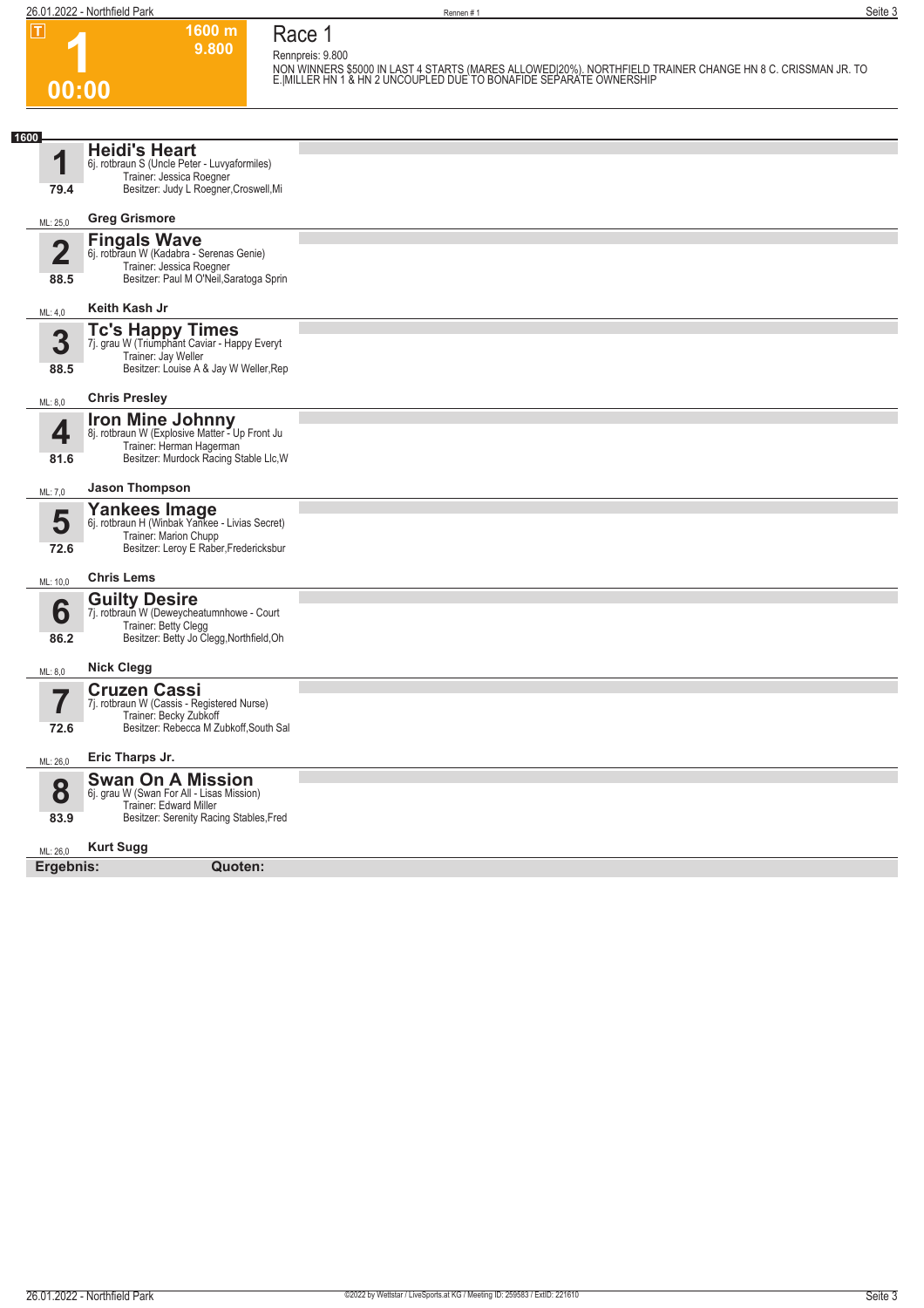### **2 00:22**

**Race 2 Rennpreis: 10.600**

**1600 m 10.600** 

**FILLIES & MARES NON WINNERS 4 PARI-MUTUEL RACES OR|\$30,000 LIFETIME. AE: N/W 6 PM RACES OR \$40,000 LIFETIME.|CLAIMING PRICE \$20,000 (WITH ALLOWANCES). NORTHFIELD** 

| 1600           |                                                                             |  |
|----------------|-----------------------------------------------------------------------------|--|
| 4              | <b>My Jazz</b>                                                              |  |
|                | 4j. rotbraun S (My Mvp - Loving Jazz)<br>Trainer: Jason Mcginnis            |  |
| 88.5           | Besitzer: Thestable My Jazz Group, Gu                                       |  |
| ML: 2.0        | <b>Aaron Merriman</b>                                                       |  |
|                | Lizbeth                                                                     |  |
| $\overline{2}$ | 5j. rotbraun S (Dontyouforgetit - Betty Jean)<br>Trainer: Crist Hershberger |  |
| 74.8           | Besitzer: Robert C Sidley, Painesville, O                                   |  |
| ML: 21,0       | <b>David Lake</b>                                                           |  |
|                | <b>Lous Flashy Dancer</b><br>5j. rotbraun S (Lou's Legacy - Fox Valley Lapd |  |
| 3              | Trainer: Edward Miller                                                      |  |
| 83.9           | Besitzer: Adam Friedland, Brooklyn, Ny                                      |  |
|                |                                                                             |  |
| ML: 55,0       | <b>Kurt Sugg</b>                                                            |  |
|                | <b>Valentine Kidd</b>                                                       |  |
| 4              | 4j. rotbraun S (Stormin Normand - The Lion Ki<br>Trainer: Luke Ebersole     |  |
| 65.8           | Besitzer: Jeffrey R Kidd, Hartville, Oh                                     |  |
|                |                                                                             |  |
| ML: 6,0        | <b>Luke Ebersole</b>                                                        |  |
| 5              | <b>Exclusive Rosette</b><br>4j. rotbraun S (Muscle Mass - Winnie The Who    |  |
|                | Trainer: Ron Burke                                                          |  |
| 79.4           | Besitzer: Burke Racing Stable Llc, Fred                                     |  |
| ML: 45,0       | <b>Greg Grismore</b>                                                        |  |
|                |                                                                             |  |
| 6              | <b>Game On Girls</b><br>4j. rotbraun S (Dontyouforgetit - Belle Legrand     |  |
|                | Trainer: Erik Jaeck Jr.<br>Besitzer: Brookside Stables, Grabill, In         |  |
| 81.6           |                                                                             |  |
| ML: 13,0       | <b>Jason Thompson</b>                                                       |  |
|                | <b>Flaming Andie</b><br>5j. grau S (And Away We Go - Short Vacation)        |  |
| 7              | Trainer: Jessica Millner                                                    |  |
| 72.6           | Besitzer: Jessica E Millner, Litchfield, Oh                                 |  |
| ML: 26.0       | <b>Chris Lems</b>                                                           |  |
| Ergebnis:      | Quoten:                                                                     |  |
|                |                                                                             |  |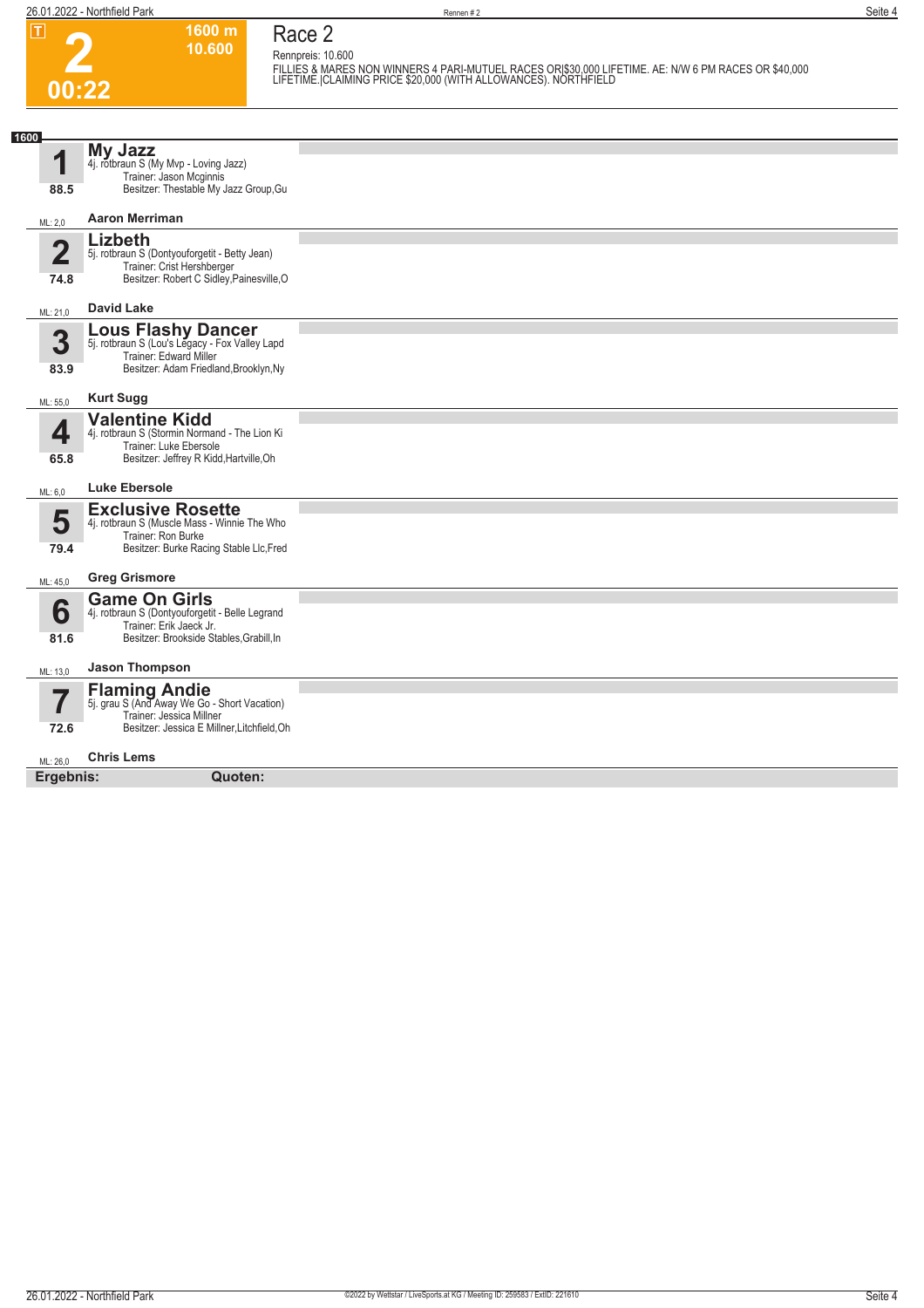

**Race 3 Rennpreis: 4.800**

**1600 m 4.800** 

FILLIES & MARES NON WINNERS \$1000 IN LAST 4 STARTSITHAT ARE N/W \$25,000 IN 2021-`22. AE: CLAIMING \$5000|(WITH<br>ALLOWANCES) THAT ARE NON WINNERS \$2000 IN LAST 4 STARTS NORTHFIELD HN 1 TSM ARTEMIS T, HN 3 PRETTY<br>ANGEL|EYES, H

| 1600                   |                                                                                                                                                        |  |
|------------------------|--------------------------------------------------------------------------------------------------------------------------------------------------------|--|
| и<br>88.5              | <b>Tsm Artemis T</b><br>8j. rotbraun S (Dragon Again - Tsm Showmeth<br>Trainer: Robert Krenitsky Jr<br>Besitzer: Theodore A Tomson, Bracken            |  |
| ML: 26,0               | <b>Aaron Merriman</b>                                                                                                                                  |  |
| $\overline{2}$<br>79.4 | <b>Deo's Perfectsound</b><br>7j. rotbraun S (Rock N Roll Heaven - A Perfect<br>Trainer: James Stiltner li<br>Besitzer: Dr E Edward Ward, West Libe     |  |
|                        |                                                                                                                                                        |  |
| ML: 11,0               | <b>Greg Grismore</b>                                                                                                                                   |  |
| 3<br>72.6              | <b>Pretty Angel Eyes</b><br>8j. rotbraun S (Bettor's Delight - Angel Scent)<br>Trainer: Jessica Millner<br>Besitzer: Jessica E Millner, Litchfield, Oh |  |
| ML: 25,0               | <b>Chris Lems</b>                                                                                                                                      |  |
| 4<br>99.8              | <b>St Lads Banshee</b><br>6j. rotbraun S (Betterthancheddar - Armbro An<br>Trainer: Wendy Cox<br>Besitzer: St Lads Farm, Belle River, On,              |  |
| ML: 26,0               | <b>Tim Deaton</b>                                                                                                                                      |  |
| 5<br>70.3              | <b>Zarconia Seelster</b><br>7j. rotbraun S (Shadow Play - Dreamfair Zoya)<br>Trainer: Crist Hershberger<br>Besitzer: Cnc Stables Lic, Canton, Oh; R    |  |
| ML: 6,0                | <b>Crist Hershberger</b>                                                                                                                               |  |
| 6<br>72.6              | <b>Party Belle</b><br>7j. rotbraun S (Party At Artsplace - Bella Deon<br>Trainer: Sean Mapes<br>Besitzer: Sean M Mapes, Twinsburg, Oh                  |  |
| ML: 26,0               | Eric Tharps Jr.                                                                                                                                        |  |
| 65.8                   | <b>Bet Er All</b><br>10j. rotbraun S (Tell All - Armbro Sideshow)<br>Trainer: James Day<br>Besitzer: Powerplay Racing 87 Llc, San                      |  |
| ML: 26,0               | <b>Luke Ebersole</b>                                                                                                                                   |  |
| 8<br>74.8              | <b>Followthewind N</b><br>11j. rotbraun S (Mister Big - Whenua)<br>Trainer: Gerald Malady<br>Besitzer: Gerald J Malady, Jackson, Mi                    |  |
| ML: 11,0               | <b>Justin Irvine</b>                                                                                                                                   |  |
| Ergebnis:              | Quoten:                                                                                                                                                |  |
|                        |                                                                                                                                                        |  |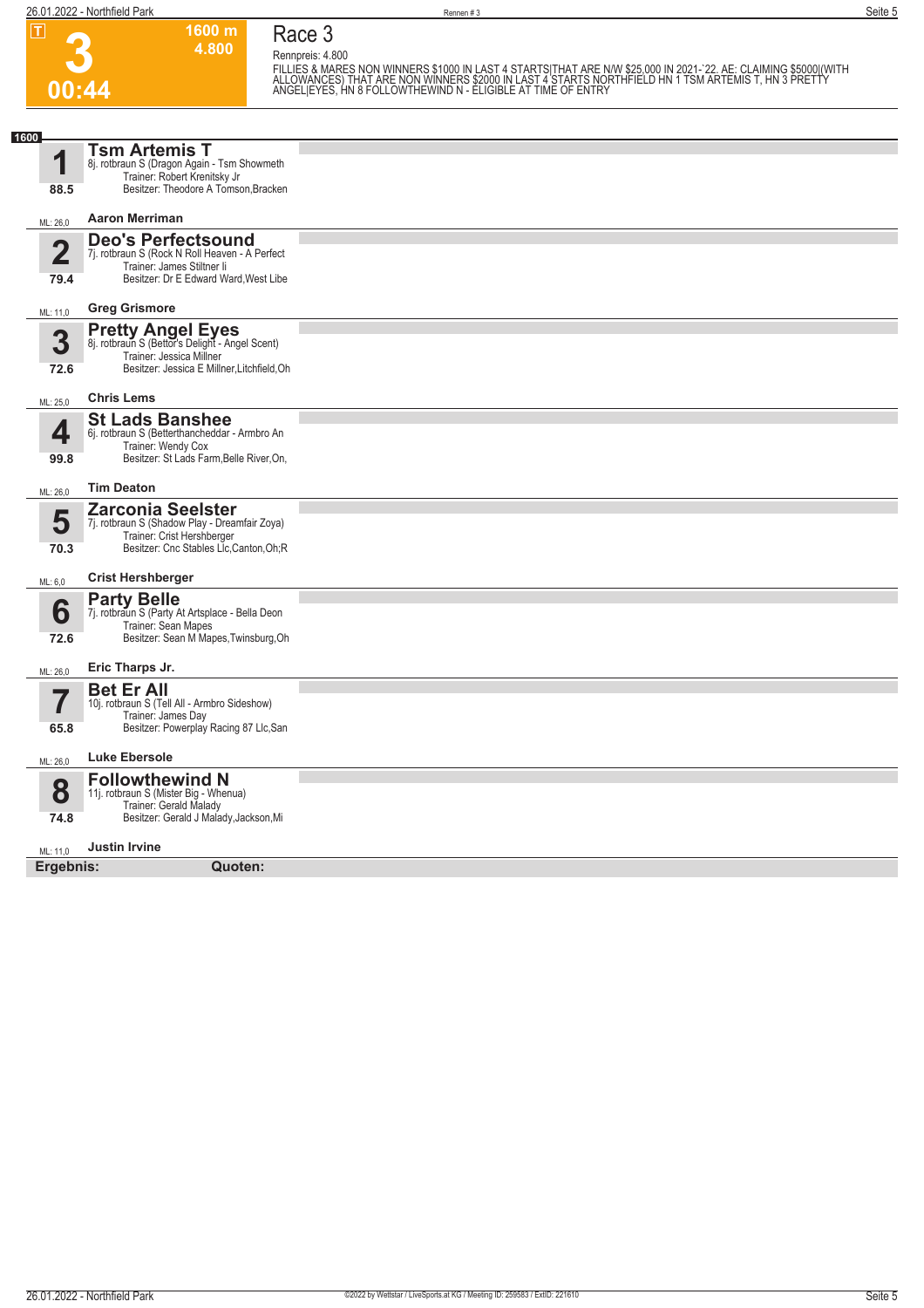

#### **Race 4 Rennpreis: 9.600**

**1600 m 9.600** 

**FILLIES & MARES NON WINNERS 3 PARI-MUTUEL RACES|NORTHFIELD HN 6 ITSCHEAPRTOKEEPHER - RACES WITH CORNEL|COLLAR** 

| 1600                            |                                                                                                                                                        |  |
|---------------------------------|--------------------------------------------------------------------------------------------------------------------------------------------------------|--|
| 1<br>88.5                       | <b>Northern Ashlee</b><br>7j. rotbraun S (Guccio - Duchess Hall)<br>Trainer: Melvin Miller<br>Besitzer: Miller's Deja Vu Stable, Mount                 |  |
| ML: 3,0                         | Keith Kash Jr                                                                                                                                          |  |
| $\overline{\mathbf{2}}$<br>81.6 | <b>Tulsa Bell</b><br>4j. rotbraun S (Dontyouforgetit - Keystone Isab<br>Trainer: Erik Jaeck Jr.<br>Besitzer: Brookside Stables, Grabill, In            |  |
| ML: 9,0                         | <b>Jason Thompson</b>                                                                                                                                  |  |
| 3<br>83.9                       | Wendy's Hope<br>5j. grau S (Lucky Chucky - East Creek Wendy)<br>Trainer: Amanda Mills<br>Besitzer: Fly Fancy Stables, Nova, Oh                         |  |
| ML: 16,0                        | <b>Kurt Sugg</b>                                                                                                                                       |  |
| 4<br>99.8                       | Justified Victory<br>4j. rotbraun S (Victory Sam - Proxie Promised)<br>Trainer: Logan Powell<br>Besitzer: Logan H Powell, Felton, De                   |  |
| ML: 6,0                         | <b>Tim Deaton</b>                                                                                                                                      |  |
| 5<br>88.5                       | <b>Ting Ting</b><br>4j. rotbraun S (Lou's Legacy - Liebchen)<br>Trainer: David H Miller<br>Besitzer: David H Miller, Salesville, Oh                    |  |
| ML: 6,0                         | <b>Chris Presley</b>                                                                                                                                   |  |
| 6<br>88.5                       | <b>Itscheaprtokeepher</b><br>4j. rotbraun S (Uncle Peter - Vitamin M)<br>Trainer: Steve Cross<br>Besitzer: Winchester Baye Acres Inc, O                |  |
| ML: 5.0                         | <b>Aaron Merriman</b>                                                                                                                                  |  |
| 74.8                            | <b>Miss Georgie</b><br>4j. rotbraun S (Uncle Peter - No Pictures Pleas<br>Trainer: Miles Wollam<br>Besitzer: Olivia G Mcelrath, Brookfield,            |  |
| ML: 6,0                         | <b>David Lake</b>                                                                                                                                      |  |
| 8<br>72.6                       | <b>Century Seelster</b><br>5j. rotbraun S <sup>7</sup> Holiday Road - Charming To A<br>Trainer: Marion Chupp<br>Besitzer: Marion W Chupp, Millersburg, |  |
| ML: 26,0                        | <b>Chris Lems</b>                                                                                                                                      |  |
| Ergebnis:                       | Quoten:                                                                                                                                                |  |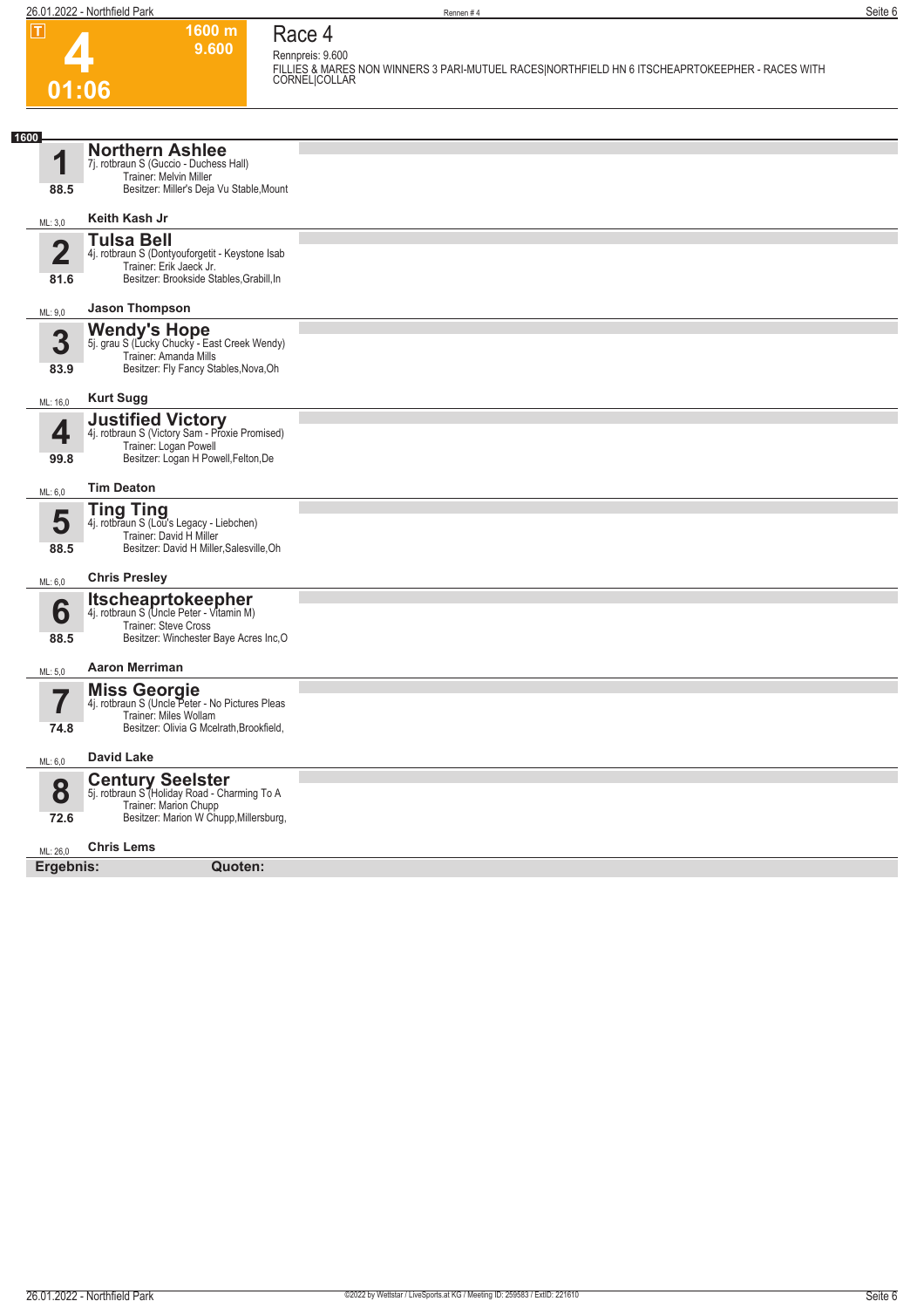**Race 5 Rennpreis: 8.200**

**1600 m 8.200** 



**NON WINNERS 1 PARI-MUTUEL RACE OR \$10,000 LIFETIME.|AE: N/W 2 PM RACES OR \$20,000 LIFETIME. CLAIMING PRICE|\$10,000 (WITH ALLOWANCES). NORTHFIELD** 

| 1600        |                                                                                                                                               |  |
|-------------|-----------------------------------------------------------------------------------------------------------------------------------------------|--|
| И           | <b>Priority Lounge</b><br>4j. rotbraun W (Shadow Play - Charliebitmyfin<br>Trainer: Steven Harris                                             |  |
| 88.5        | Besitzer: Madison A Harris, East Canto                                                                                                        |  |
| ML: 10,0    | <b>Chris Presley</b>                                                                                                                          |  |
| $\mathbf 2$ | Dealmethatagain<br>3j. rotbraun H (Domethatagain - Theprincessd<br>Trainer: C Brian Loney                                                     |  |
| 88.5        | Besitzer: Rhonda K Conn, Levittsburg, O                                                                                                       |  |
| ML: 7,0     | <b>Aaron Merriman</b>                                                                                                                         |  |
| 3<br>72.6   | <b>Odds On Walkover</b><br>4j. rotbraun W (Rockin Image - Singit Like Aret<br>Trainer: Marion Chupp<br>Besitzer: Brent L Hershberger, Sugarcr |  |
| ML: 22.0    | <b>Chris Lems</b>                                                                                                                             |  |
| 4           | <b>Roll Me Away</b><br>4j. rotbraun W (Time To Roll - Speedy Sign)<br>Trainer: Frederick Ward Jr                                              |  |
| 81.6        | Besitzer: Sharon Ward, Brunswick, Me                                                                                                          |  |
| ML: 16,0    | <b>Jason Thompson</b>                                                                                                                         |  |
| 5           | <b>Romping Rodeo</b><br>5j. rotbraun W (Keystone Rodeo - Icu Go Girl)<br>Trainer: Rick Mapes                                                  |  |
| 86.2        | Besitzer: Rex Eugene Mapes, Hillsdale,                                                                                                        |  |
| ML: 4,0     | <b>Joey Mapes</b>                                                                                                                             |  |
| 6<br>72.6   | <b>Fame And Power</b><br>4j. grau W (Tellitlikeitis - Stardom Bound)<br>Trainer: Sean Mapes<br>Besitzer: Sean M Mapes, Twinsburg, Oh          |  |
| ML: 7,0     | Eric Tharps Jr.                                                                                                                               |  |
| 7<br>74.8   | Groogrux King<br>5j. rotbraun W (Badlands Hanover - Queens O<br>Trainer: Dean Santantonio<br>Besitzer: Dean R Santantonio, Walton             |  |
|             |                                                                                                                                               |  |
| ML: 26,0    | <b>David Lake</b>                                                                                                                             |  |
| 8           | <b>Slater</b><br>4j. rotbraun W (Six Of Diamonds - Lucy Lucy)<br>Trainer: Patrick Beeler                                                      |  |
| 68.0        | Besitzer: Kim Chiaramonte Sears, Oste                                                                                                         |  |
| ML: 26,0    | <b>Patrick Beeler</b>                                                                                                                         |  |
| Ergebnis:   | Quoten:                                                                                                                                       |  |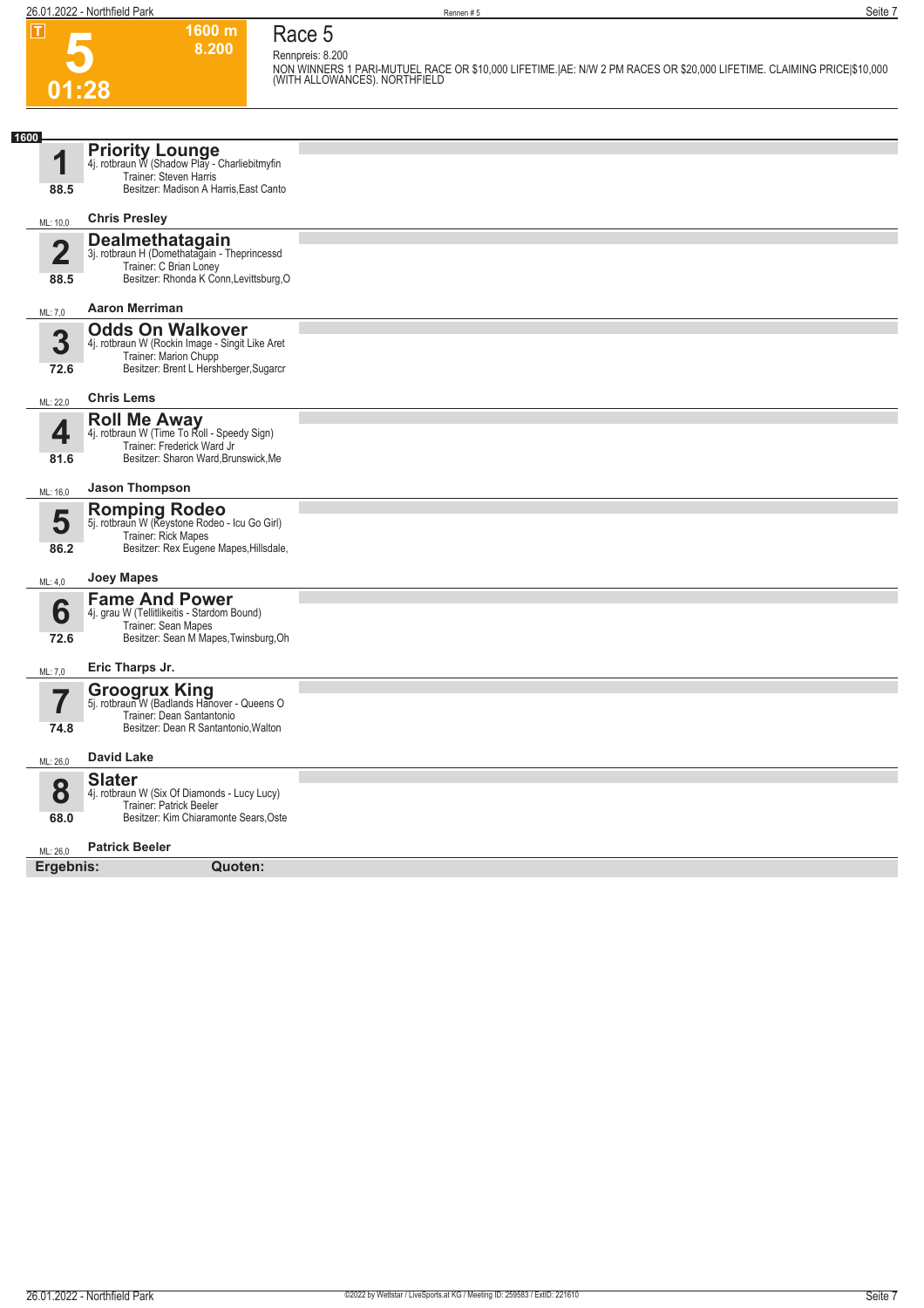**01:50**

**NON WINNERS 4 PARI-MUTUEL RACES OR \$30,000 LIFETIME.|AE: N/W 6 PM RACES OR \$40,000 LIFETIME. CLAIMING PRICE|\$20,000 (WITH ALLOWANCES). NORTHFIELD** 

#### **Race 6 Rennpreis: 10.600**

**1600 m 10.600** 

| 1600                    |                                                                           |  |
|-------------------------|---------------------------------------------------------------------------|--|
|                         | <b>Awsome Paul</b>                                                        |  |
| 1                       | 4j. rotbraun W (My Mvp - Awsome Andrea)                                   |  |
|                         | Trainer: Deborah De Wolfe                                                 |  |
| 81.6                    | Besitzer: Deborah A De Wolfe, Mt Gilea                                    |  |
|                         |                                                                           |  |
| ML: 7,0                 | <b>Jason Thompson</b>                                                     |  |
|                         | <b>Jekyil N Hyde</b>                                                      |  |
| $\overline{\mathbf{2}}$ | 5j. rotbraun W (Whom Shall I Fear - Hit Girl)                             |  |
|                         | Trainer: Jason Mcginnis                                                   |  |
| 88.5                    | Besitzer: Thestable Jekyil N Hyde, Guel                                   |  |
|                         |                                                                           |  |
| ML: 25,0                | <b>Aaron Merriman</b>                                                     |  |
|                         |                                                                           |  |
| 3                       | <b>Baby Yoda</b><br>4j. rotbraun W (Break The Bank K - Sugar)             |  |
|                         | Trainer: Edward Miller                                                    |  |
| 83.9                    | Besitzer: Rebecca R Sugg, Polk, Oh; Wa                                    |  |
|                         |                                                                           |  |
| ML: 55,0                | <b>Kurt Sugg</b>                                                          |  |
|                         | <b>Fulton's Fury</b>                                                      |  |
| 4                       | 7j. rotbraun W (Chapter Seven - Miss Gibbons                              |  |
|                         | Trainer: Keith Kash Jr                                                    |  |
| 88.5                    | Besitzer: Cookie Ladies, Navarre, Oh                                      |  |
|                         |                                                                           |  |
| ML: 45,0                | Keith Kash Jr                                                             |  |
|                         | <b>Newsboy</b>                                                            |  |
| 5                       | 4j. rotbraun W (Winning Fireworks - Lady Sj)                              |  |
|                         | Trainer: Robert Krenitsky Jr                                              |  |
| 79.4                    | Besitzer: Cheryl A Vigneron, Williamsto                                   |  |
|                         |                                                                           |  |
| ML: 16,0                | <b>Greg Grismore</b>                                                      |  |
|                         |                                                                           |  |
| 6                       | <b>Final Cheque</b><br>6j. rotbraun W (Justice Hall - Cheque Lavec)       |  |
|                         | Trainer: Matthew Burkholder                                               |  |
| 72.6                    | Besitzer: Matthew Burkholder, Cortland,                                   |  |
|                         |                                                                           |  |
| ML: 21,0                | <b>Chris Lems</b>                                                         |  |
|                         |                                                                           |  |
| $\overline{7}$          | <b>Charm N Caesar</b>                                                     |  |
|                         | 4j. rotbraun W (Waldorf Hall - Charm'n Barbie)<br>Trainer: Larry Clabaugh |  |
| 59.0                    | Besitzer: Larry L Clabaugh, Medina, Oh                                    |  |
|                         |                                                                           |  |
| ML: 7,0                 | <b>Hunter Myers</b>                                                       |  |
|                         |                                                                           |  |
| Ergebnis:               | Quoten:                                                                   |  |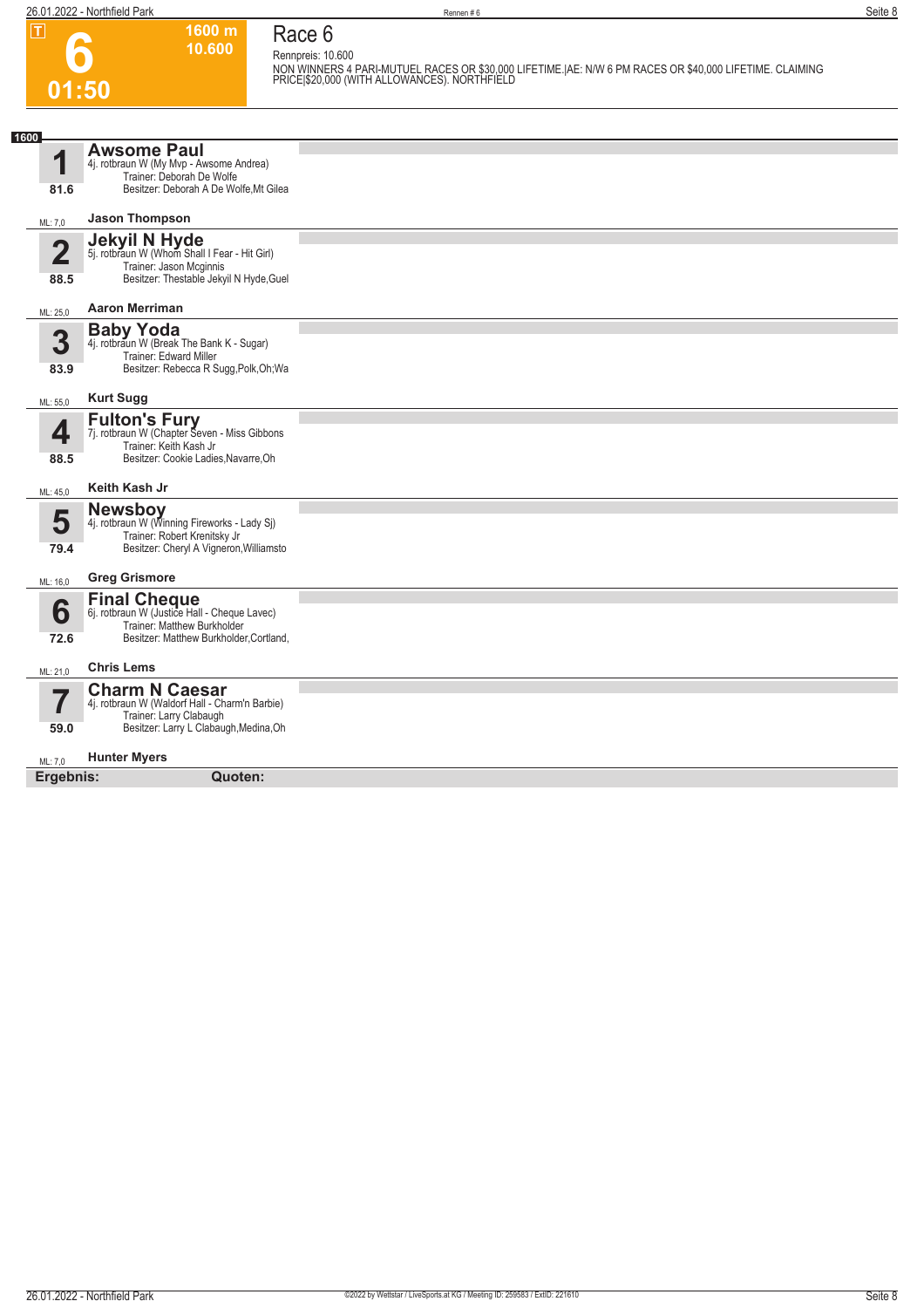**1600 m 9.800**  **Race 7 Rennpreis: 9.800**

**NON WINNERS \$5000 IN LAST 4 STARTS. AE: CLAIMING|\$12,500 (WITH ALLOWANCES). NORTHFIELD** 

## **7 02:12**

| 1600<br>1               | <b>Howmacsblackjack</b><br>9j. grau W (Articulator - Howmacs Dragon)<br>Trainer: James Day                                                    |  |
|-------------------------|-----------------------------------------------------------------------------------------------------------------------------------------------|--|
| 65.8                    | Besitzer: Powerplay Racing 87 Llc, San                                                                                                        |  |
| ML: 11,0                | Luke Ebersole                                                                                                                                 |  |
| $\overline{\mathbf{2}}$ | Tap Tap Tap<br>6j. rotbraun W (Mcardle - Bombilla Hanover)<br>Trainer: Crist Hershberger                                                      |  |
| 83.9                    | Besitzer: George A & Rose Bonomo, N                                                                                                           |  |
| ML: 35,0                | <b>Kurt Sugg</b>                                                                                                                              |  |
| 3                       | <b>Winbak Willy T</b><br>8j. rotbraun H (Art Major - Rocknroll Wishes)<br>Trainer: Herman Hagerman                                            |  |
| 72.6                    | Besitzer: Morgan L Hagerman, Millersb                                                                                                         |  |
| ML: 6,0                 | <b>Chris Lems</b>                                                                                                                             |  |
| 4                       | Hillbillyfairytale<br>9j. rotbraun W (The Panderosa - Cinderella Ha<br>Trainer: David Myers                                                   |  |
| 59.0                    | Besitzer: Charles A Myers, Houston, Pa;                                                                                                       |  |
| ML: 7,0                 | <b>Hunter Myers</b>                                                                                                                           |  |
| 5<br>88.5               | <b>Flash Lauxmont</b><br>11j. rotbraun W (Art's Card Trick - Vivid Color)<br>Trainer: Tommy Vosick<br>Besitzer: Tommy E Vosick, Mineral City, |  |
| ML: 4,0                 | <b>Aaron Merriman</b>                                                                                                                         |  |
| 6<br>72.6               | <b>Impressive Cowboy</b><br>8j. rotbraun W (Hawaiian Cowboy - Bramblero<br>Trainer: Sean Mapes<br>Besitzer: Sean M Mapes, Twinsburg, Oh       |  |
| ML: 10,0                | Eric Tharps Jr.                                                                                                                               |  |
|                         | Vintage Grand<br>8j. rotbraun W (Vintage Master - Foxie Gram)<br>Trainer: Keith Kash Jr                                                       |  |
| 88.5                    | Besitzer: Joseph Boza, Brunswick, Oh                                                                                                          |  |
| ML: 8,0                 | Keith Kash Jr                                                                                                                                 |  |
| 8                       | <b>Yankee Time</b><br>9j. grau W (Yankee Cruiser - Upfront Brads Gir<br>Trainer: Gerald Malady                                                |  |
| 74.8                    | Besitzer: Gerald J Malady, Jackson, Mi                                                                                                        |  |
| ML: 26,0                | <b>Justin Irvine</b>                                                                                                                          |  |
| Ergebnis:               | Quoten:                                                                                                                                       |  |
|                         |                                                                                                                                               |  |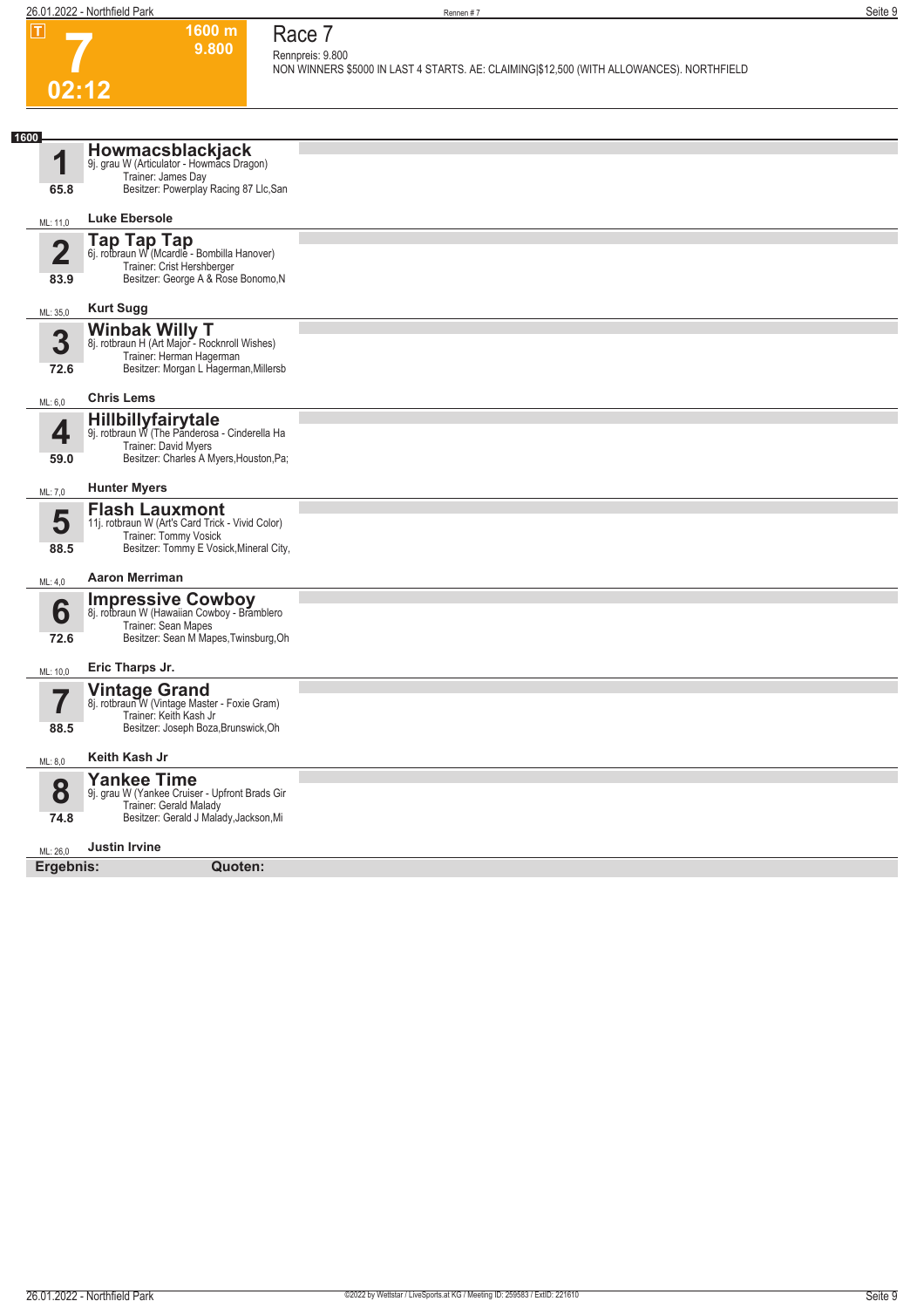**Race 8**

**Rennpreis: 9.600**

**1600 m 9.600** 

|                              |                                                                             | NON WINNERS 2 PARI-MUTUEL RACES OR \$20,000 LIFETIME. AE: N/W 3 PM RACES OR \$30,000 LIFETIME. CLAIMING<br>PRICE \$15,000 (WITH ALLOWANCES). NORTHFIELD |
|------------------------------|-----------------------------------------------------------------------------|---------------------------------------------------------------------------------------------------------------------------------------------------------|
| 02:34                        |                                                                             |                                                                                                                                                         |
|                              |                                                                             |                                                                                                                                                         |
| 1600                         | <b>Bones Jones</b>                                                          |                                                                                                                                                         |
| 1                            | 5j. rotbraun H (Credit Winner - Aurova Hanove                               |                                                                                                                                                         |
| 72.6                         | Trainer: Herman Hagerman<br>Besitzer: Dm Equine Llc, Millersburg, Oh        |                                                                                                                                                         |
|                              |                                                                             |                                                                                                                                                         |
| ML: 28,0                     | <b>Chris Lems</b>                                                           |                                                                                                                                                         |
| $\overline{\mathbf{2}}$      | <b>Anastasia Nero</b><br>4j. grau W (Wishing Stone - Anastasia Whinni       |                                                                                                                                                         |
| 59.0                         | Trainer: Jeff Conger<br>Besitzer: Jeffrey P Conger, Hudson, Oh              |                                                                                                                                                         |
|                              |                                                                             |                                                                                                                                                         |
| ML: 45,0                     | <b>Hunter Myers</b>                                                         |                                                                                                                                                         |
| 3                            | <b>Uncle Victory</b><br>4j. grau W (Uncle Peter - Victory Is Coming)        |                                                                                                                                                         |
|                              | Trainer: Jerome Arendash                                                    |                                                                                                                                                         |
| 83.9                         | Besitzer: Steven Arendash, Munroe Fall                                      |                                                                                                                                                         |
| <b>Kurt Sugg</b><br>ML: 10,0 |                                                                             |                                                                                                                                                         |
|                              | <b>Indianas Mymvp</b>                                                       |                                                                                                                                                         |
| 4                            | 5j. rotbraun W (My Mvp - Indiana Hanover)<br>Trainer: Tom O'Donnell         |                                                                                                                                                         |
| 88.5                         | Besitzer: Thomas A O'Donnell, Berlin C                                      |                                                                                                                                                         |
| ML: 11,0                     | Keith Kash Jr                                                               |                                                                                                                                                         |
|                              | <b>Cliffs Of Moher</b>                                                      |                                                                                                                                                         |
| 5                            | 4j. grau W (Dontyouforgetit - Edith's Irish Rose<br>Trainer: Charlie Myrick |                                                                                                                                                         |
| 74.8                         | Besitzer: Second Chance Stable Inc, R                                       |                                                                                                                                                         |
| <b>David Lake</b><br>ML: 8,0 |                                                                             |                                                                                                                                                         |
|                              | JI Choochootrain                                                            |                                                                                                                                                         |
| 6                            | 5j. rotbraun W (Andover's Son - Jl Linda's Star<br>Trainer: Larry Ferrari   |                                                                                                                                                         |
| 99.8                         | Besitzer: Kiesha Ferrari, Macedonia, Oh                                     |                                                                                                                                                         |
| ML: 8,0                      | <b>Tim Deaton</b>                                                           |                                                                                                                                                         |
|                              | <b>Deep Breath</b>                                                          |                                                                                                                                                         |
| 7                            | 5j. grau W (Deep Chip - Jailhouse Broad)<br>Trainer: Robert Coblentz        |                                                                                                                                                         |
| 88.5                         | Besitzer: Robert R Coblentz, Apple Cre                                      |                                                                                                                                                         |
| ML: 9,0                      | <b>Aaron Merriman</b>                                                       |                                                                                                                                                         |
|                              | <b>Save The Goal</b>                                                        |                                                                                                                                                         |
| 8                            | 4j. rotbraun W (Spring Goal - I'd Rather Walk)<br>Trainer: Jeff Ebersole    |                                                                                                                                                         |
| 65.8                         | Besitzer: Joe D & Katie N Nesselroad,                                       |                                                                                                                                                         |
| ML: 13,0                     | <b>Luke Ebersole</b>                                                        |                                                                                                                                                         |
| Ergebnis:                    | Quoten:                                                                     |                                                                                                                                                         |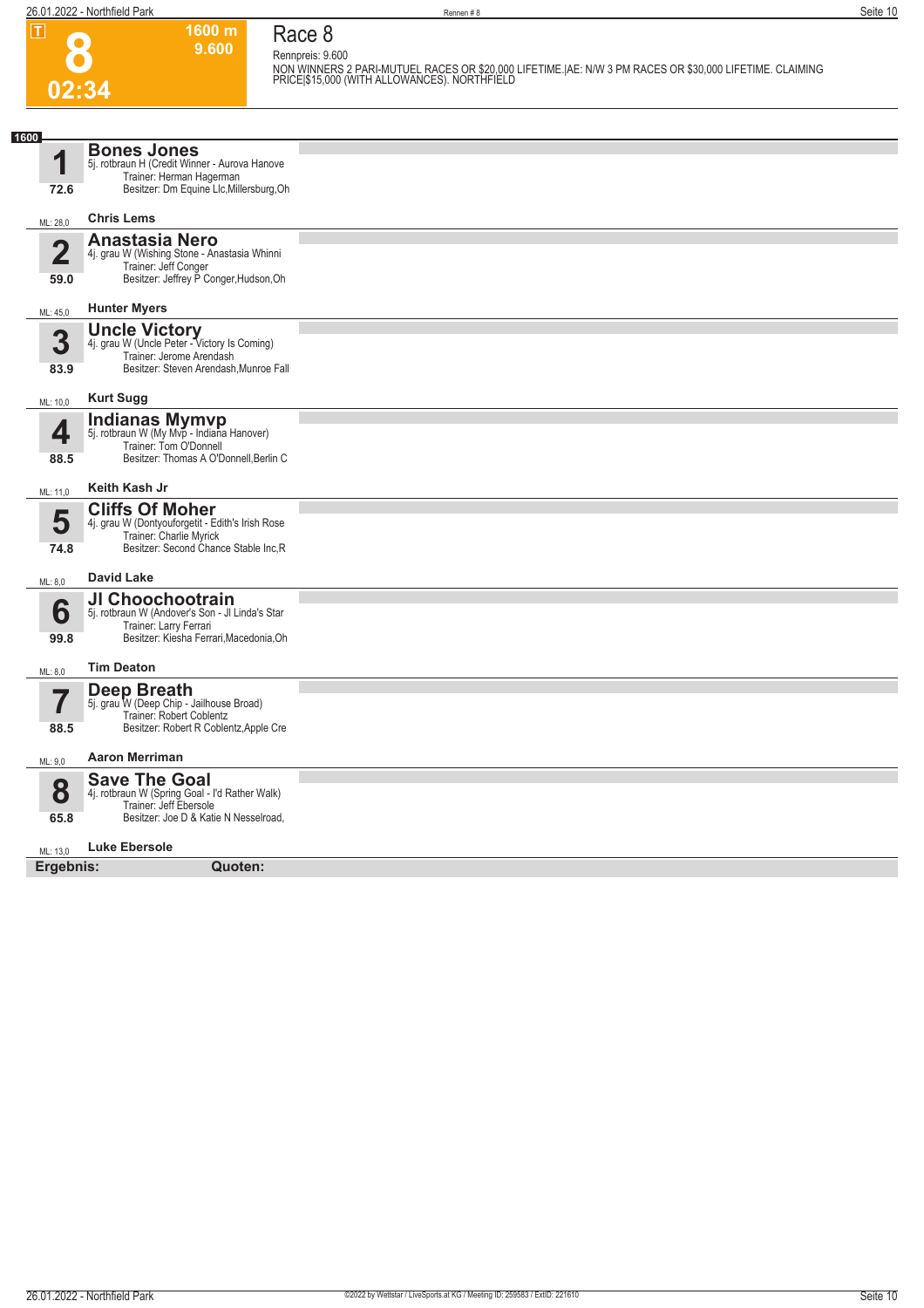**1600 m**

**Race 9**

| ட                               | ווו טטטו<br>4.800                                                                                                                             | <b>RACE 2</b><br>Rennpreis: 4.800                                                                                                                                                            |
|---------------------------------|-----------------------------------------------------------------------------------------------------------------------------------------------|----------------------------------------------------------------------------------------------------------------------------------------------------------------------------------------------|
| 02:56                           |                                                                                                                                               | NON WINNERS 1 PARI-MUTUEL RACE OR \$10,000 LIFETIME. CLAIMING PRICE \$7500 (WITH ALLOWANCES).<br>NORTHFIELD TRAINER CHANGES HN 1 L. FERRARI TO J. CIOCCA JR. HN 7 L. ZABIELSKI TO J. MILLNER |
|                                 |                                                                                                                                               |                                                                                                                                                                                              |
| 1600<br>1<br>72.6               | <b>Steelthethunder</b><br>4j. rotbraun S (Steelhead Hanover - Barona Lil<br>Trainer: John Ciocca Jr.<br>Besitzer: Geoffrey Marlo, Ravenna, Oh |                                                                                                                                                                                              |
| ML: 6,0                         | Eric Tharps Jr.                                                                                                                               |                                                                                                                                                                                              |
| $\overline{\mathbf{2}}$<br>65.8 | <b>Whiski Player</b><br>4j. rotbraun W (Strong Player - Blueridge Twili<br>Trainer: Jayne Weller<br>Besitzer: Stephen N Reis, Republic, Oh    |                                                                                                                                                                                              |
| ML: 3,0                         | <b>Luke Ebersole</b>                                                                                                                          |                                                                                                                                                                                              |
| 3<br>86.2                       | <b>Joey The Rocket</b><br>3j. rotbraun W (Beckhams Z Tam - Yanklet Ha<br>Trainer: Rick Mapes<br>Besitzer: Ricky Dean Mapes, Macedoni          |                                                                                                                                                                                              |
| ML: 45,0                        | <b>Joey Mapes</b>                                                                                                                             |                                                                                                                                                                                              |
| 4<br>88.5                       | Heerztheboozecruz<br>5j. grau W (Yankee Cruiser - Pearl Berley)<br>Trainer: Larry Clabaugh<br>Besitzer: Heerzthestock Inc, Bucyrus, O         |                                                                                                                                                                                              |
| ML: 9,0                         | Keith Kash Jr                                                                                                                                 |                                                                                                                                                                                              |
| 5<br>59.0                       | <b>Believethismary</b><br>4j. rotbraun S (Art Director - How About Gal)<br>Trainer: Amanda Mills<br>Besitzer: Amanda Marie Mills, Bedford,    |                                                                                                                                                                                              |
| ML: 7,0                         | <b>Hunter Myers</b>                                                                                                                           |                                                                                                                                                                                              |
| 6<br>83.9                       | Rockin' Artsy<br>4j. rotbraun S (Rockin Image - Artsy Princess)<br>Trainer: Brian J Miller<br>Besitzer: Broekhuis Stables Llc, Holland        |                                                                                                                                                                                              |
| ML: 7,0                         | J D Wengerd                                                                                                                                   |                                                                                                                                                                                              |
| 83.9                            | Linnaea<br>6j. rotbraun S (American Ideal - Cult Status)<br>Trainer: Jessica Millner<br>Besitzer: Curran Racing Llc, Red Hook,                |                                                                                                                                                                                              |
| ML: 21,0                        | <b>Kurt Sugg</b>                                                                                                                              |                                                                                                                                                                                              |
| 8<br>81.6                       | <b>Princessofthenight</b><br>3j. grau S (Rockin Amadeus - Best Of Ball)<br>Trainer: Angus Lake<br>Besitzer: Angus D Lake, Anderson, In        |                                                                                                                                                                                              |
| ML: 21,0                        | <b>Angus Lake</b>                                                                                                                             |                                                                                                                                                                                              |
| Ergebnis:                       | Quoten:                                                                                                                                       |                                                                                                                                                                                              |
|                                 |                                                                                                                                               |                                                                                                                                                                                              |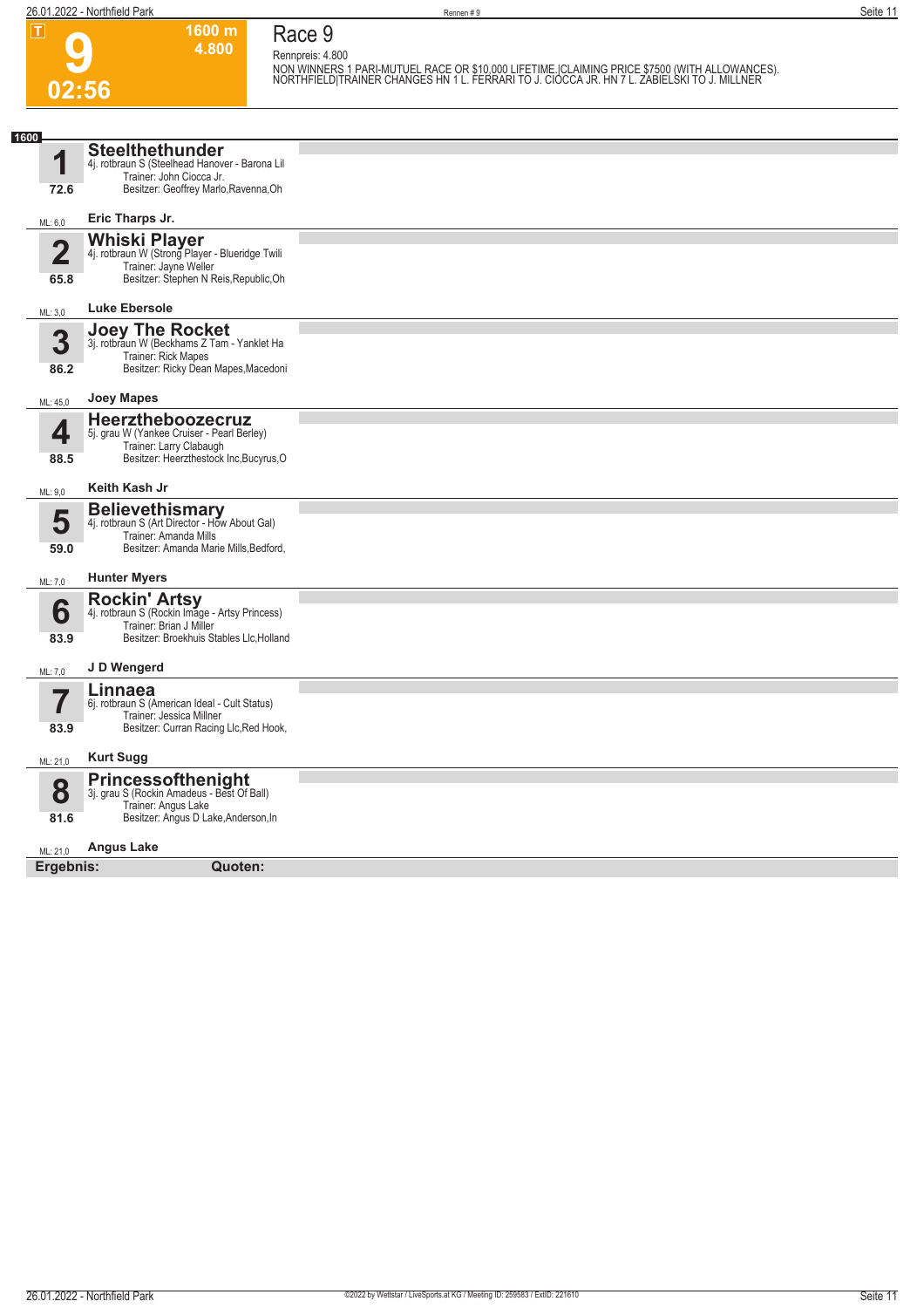| $\overline{\mathbf{r}}$ |                                 | 1600 m<br>7.800                                                                                                                               | Race 10<br>Rennpreis: 7.800    |                |              | NON WINNERS \$3500 IN LAST 4 STARTS. NORTHFIELD TRAINER CHANGE HN 7 L. MANSFIELD TO E. MILLER |                                                                                  |
|-------------------------|---------------------------------|-----------------------------------------------------------------------------------------------------------------------------------------------|--------------------------------|----------------|--------------|-----------------------------------------------------------------------------------------------|----------------------------------------------------------------------------------|
|                         | 03:18                           |                                                                                                                                               |                                |                |              |                                                                                               |                                                                                  |
|                         |                                 |                                                                                                                                               |                                |                |              |                                                                                               |                                                                                  |
| 1600                    |                                 | <b>Samis Rolin Stone</b>                                                                                                                      |                                |                |              |                                                                                               |                                                                                  |
|                         | 1<br>81.6                       | 7j. rotbraun S (Wishing Stone - Sammie's Girl)<br>Trainer: Marion Chupp<br>Besitzer: Leroy E Raber, Fredericksbur                             |                                |                |              |                                                                                               |                                                                                  |
|                         | ML: 4,0                         | <b>Jason Thompson</b>                                                                                                                         |                                |                |              |                                                                                               |                                                                                  |
|                         | $\overline{\mathbf{2}}$<br>74.8 | <b>Safe And Sound</b><br>6j. rotbraun W (Colie's - Active Charmer)<br>Trainer: David Lake<br>Besitzer: Marjorie K Deshetsky, North B          |                                |                |              |                                                                                               |                                                                                  |
|                         | ML: 13,0                        | <b>David Lake</b>                                                                                                                             |                                |                |              |                                                                                               |                                                                                  |
|                         | 3<br>65.8                       | <b>Norman Skidd Marks</b><br>7j. rotbraun W (Stormin Normand - Sparkling<br>Trainer: Luke Ebersole<br>Besitzer: Jeffrey R Kidd, Hartville, Oh |                                |                |              |                                                                                               |                                                                                  |
|                         |                                 |                                                                                                                                               |                                |                |              |                                                                                               |                                                                                  |
|                         | ML: 6,0                         | <b>Luke Ebersole</b><br><b>Just Enuf Sass</b>                                                                                                 |                                |                |              |                                                                                               |                                                                                  |
|                         | 4<br>72.6                       | 6j. rotbraun S (Boy Band - Sassy's Child)<br>Trainer: Kent Sherman<br>Besitzer: Racing To Win Stable, Chitten                                 |                                |                |              |                                                                                               |                                                                                  |
|                         | ML: 7,0                         | <b>Chris Lems</b>                                                                                                                             |                                |                |              |                                                                                               |                                                                                  |
|                         | 5                               | <b>Enforce The Law</b>                                                                                                                        |                                |                |              |                                                                                               |                                                                                  |
|                         | 59.0                            | 5j. rotbraun W (Triumphant Caviar - Shez Jailb<br>Trainer: Joseph Kramp<br>Besitzer: Joseph M Kramp, Northfield, O                            |                                |                |              |                                                                                               |                                                                                  |
|                         | ML: 28,0                        | <b>Hunter Myers</b>                                                                                                                           |                                |                |              |                                                                                               |                                                                                  |
|                         | 6                               | <b>Bloodstockshalltab</b><br>12j. rotbraun W (Cantab Hall - Starlet Lane)                                                                     | 29.11 Meadowlands              | 3              | 1600         | 1,8 Gingras Yannick                                                                           | Sweetjustice, Dontyouforgetit, Bloodstocksh                                      |
|                         | 79.4                            | Trainer: Cory Kreiser<br>Besitzer: Cory Kreiser, Northfield, Oh; M                                                                            | 21.11 Meadowlands<br>01.11 Pcd | 1<br>6         | 1600         | Gingras Yannick<br>101,6 Parker Howard                                                        | Bloodstockshalltab, Littlebittylies, Sweetjusti                                  |
|                         |                                 |                                                                                                                                               | 18.10 Pcd                      | 6              | 1600<br>1600 | 10,5 Allard Simon                                                                             | Marionmonaco, Timetokill, Sassysyrinx<br>Flashbacks, Foolsrevenue, Westsidelindy |
|                         | ML: 26,0                        | <b>Greg Grismore</b>                                                                                                                          | 10.10 Yonkers                  | $\overline{2}$ | 1700         | 1,8 Brennan George                                                                            | Yankeemanny, Bloodstockshalltab, Ipobluec                                        |
|                         |                                 | <b>Swan Country</b><br>5j. grau W (Swan For All - Big Z Credit)<br>Trainer: Edward Miller                                                     |                                |                |              |                                                                                               |                                                                                  |
|                         | 83.9                            | Besitzer: Rick A Senger, Northfield, Oh                                                                                                       |                                |                |              |                                                                                               |                                                                                  |
|                         | ML: 26,0                        | <b>Kurt Sugg</b>                                                                                                                              |                                |                |              |                                                                                               |                                                                                  |
|                         | 8                               | <b>Consus Victory</b><br>6j. rotbraun W (Cantab Hall - Ok To Play)                                                                            |                                |                |              |                                                                                               |                                                                                  |
|                         | 88.5                            | Trainer: John Oliverio<br>Besitzer: Randall B Bendis, Bridgeville,                                                                            |                                |                |              |                                                                                               |                                                                                  |
|                         | ML: 7,0                         | <b>Aaron Merriman</b>                                                                                                                         |                                |                |              |                                                                                               |                                                                                  |
|                         | Ergebnis:                       | Quoten:                                                                                                                                       |                                |                |              |                                                                                               |                                                                                  |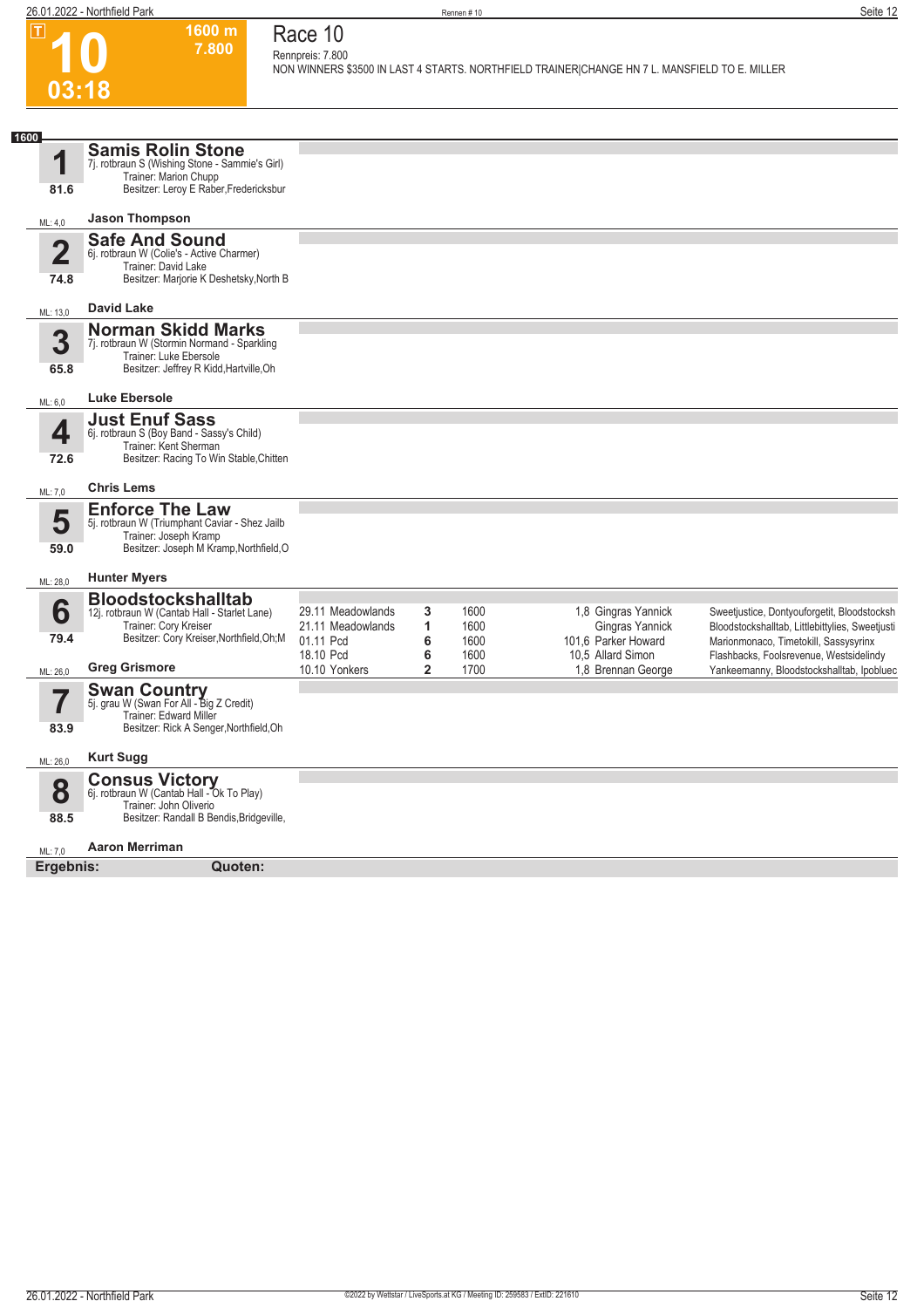$\boxed{1}$ 

**03:40**

**Race 11 Rennpreis: 7.800**

**7.800** 

**1600 m**

**GUARANTEED \$10,000 PICK 4 STARTS HERE WINNERS NOT MORE|THAN \$3500 IN LAST 4 STARTS. NO. 9 STARTS FROM 2ND|TIER NORTHFIELD** 

| 1600                    |                                                                                                                                              |                         |        |              |                                           |                                                                                  |
|-------------------------|----------------------------------------------------------------------------------------------------------------------------------------------|-------------------------|--------|--------------|-------------------------------------------|----------------------------------------------------------------------------------|
| 1<br>59.0               | <b>Arthur Pendragon</b><br>9j. rotbraun W (Dragon Again - Western Realis<br>Trainer: C Brian Loney<br>Besitzer: Mark A Wright, Frankfort, Ky |                         |        |              |                                           |                                                                                  |
|                         | <b>Hunter Myers</b>                                                                                                                          |                         |        |              |                                           |                                                                                  |
| ML: 45,0                | <b>Casino Director</b>                                                                                                                       |                         |        |              |                                           |                                                                                  |
| $\overline{\mathbf{2}}$ | 8j. rotbraun W (Art Director - Casino Bus)<br>Trainer: Miranda Shedron                                                                       |                         |        |              |                                           |                                                                                  |
| 74.8                    | Besitzer: Miranda Shedron, Wooster, Oh                                                                                                       |                         |        |              |                                           |                                                                                  |
| ML: 13,0                | David Lake                                                                                                                                   |                         |        |              |                                           |                                                                                  |
| 3                       | <b>Totally Kissed</b><br>11j. rotbraun W (Total Truth - Thirsty For Kisse                                                                    | 26.10 Hop               | 1      | 1600         | 5,4 Widger Sam                            | Totallykissed, Jkendofanera, Jazzmaniande                                        |
| 88.5                    | Trainer: Tricia Shepard<br>Besitzer: Theodore A & Patricia A Schu                                                                            | 19.10 Hop<br>09.10 Hop  | 6<br>3 | 1600<br>1600 | 28.5 Dillander Jason<br>15,9 Hanners Brad | Bluehourpower, Alwaysatmyplace, Alwaysb<br>Speedtrap, Alwaysbmiki, Totallykissed |
|                         | <b>Aaron Merriman</b>                                                                                                                        | 01.10 Hop<br>25.09 Hop  | 6<br>1 | 1600<br>1600 | 3.8 Hanners Brad<br>Hanners Brad          | Speedtrap, Alwaysbmiki, Slingshotshooter<br>Totallykissed, Sandshark, Markmara   |
| ML: 8,0                 |                                                                                                                                              |                         |        |              |                                           |                                                                                  |
| 4                       | <b>Mcthirsty</b><br>7j. rotbraun W (Mcardle - Diamond Dejavu)<br>Trainer: Edward Miller                                                      |                         |        |              |                                           |                                                                                  |
| 83.9                    | Besitzer: Edward J Miller, Polk, Oh; Ashl                                                                                                    |                         |        |              |                                           |                                                                                  |
| ML: 28,0                | <b>Kurt Sugg</b>                                                                                                                             |                         |        |              |                                           |                                                                                  |
| 5                       | <b>Mancino</b><br>6j. rotbraun W (Sunshine Beach - Ladycino)                                                                                 |                         |        |              |                                           |                                                                                  |
| 88.5                    | Trainer: Joseph Kramp<br>Besitzer: Rosy E Weaver, Beach City, O                                                                              |                         |        |              |                                           |                                                                                  |
| ML: 55,0                | <b>Chris Presley</b>                                                                                                                         |                         |        |              |                                           |                                                                                  |
|                         | <b>Daenerys Dream</b><br>5j. grau W (Art Official - Cams Van Go)                                                                             |                         |        |              |                                           |                                                                                  |
| 6                       | Trainer: Dean Santantonio                                                                                                                    |                         |        |              |                                           |                                                                                  |
| 72.6                    | Besitzer: John H Fitzwater, Miamisburg,                                                                                                      |                         |        |              |                                           |                                                                                  |
| ML: 26,0                | Eric Tharps Jr.                                                                                                                              |                         |        |              |                                           |                                                                                  |
| 7                       | <b>How Tweet It Is</b><br>11j. rotbraun W (Cheyenne Rei - Tweety Baby                                                                        | 26.09 HIsdl             | 4      | 1600         | <b>Kramer Brad</b>                        | Intheswim, Rockondreamer, Dcnmakemyda                                            |
| 74.8                    | Trainer: Greg West<br>Besitzer: Sharon M West, Howell, Mi                                                                                    | 17.09 Cntrv<br>05.08 Hp | 1<br>6 | 1600<br>1600 | Merriman Jason<br>14,3 Wright Darrell     | Howtweetitis, Chasingjake, Wilddeuce<br>Hooreiforflash, Rockondreamer, Greyson   |
| ML: 26,0                | <b>Justin Irvine</b>                                                                                                                         | 29.07 Hp<br>15.07 Hstng | 3<br>1 | 1600<br>1600 | 27,3 Wright Darrell<br>Merriman Jason     | Hooreiforflash, Rockondreamer, Howtweetiti<br>Howtweetitis, Greyson, Playmaker   |
|                         | <b>Frankiepark</b>                                                                                                                           |                         |        |              |                                           |                                                                                  |
| 8                       | 5j. rotbraun W (Rockin Image - Myplaceontheb<br>Trainer: Marion Chupp                                                                        |                         |        |              |                                           |                                                                                  |
| 72.6                    | Besitzer: Dm Equine Llc, Millersburg, Oh                                                                                                     |                         |        |              |                                           |                                                                                  |
| ML: 7,0                 | <b>Chris Lems</b>                                                                                                                            |                         |        |              |                                           |                                                                                  |
|                         | <b>Watt A Hardt</b>                                                                                                                          |                         |        |              |                                           |                                                                                  |
| 9<br>81.6               | 5j. rotbraun W (Manhardt - Watt An Angel)<br>Trainer: Sean Mapes<br>Besitzer: Sean M Mapes, Twinsburg, Oh                                    |                         |        |              |                                           |                                                                                  |
| ML: 26,0                | <b>Jason Thompson</b>                                                                                                                        |                         |        |              |                                           |                                                                                  |
| Ergebnis:               | Quoten:                                                                                                                                      |                         |        |              |                                           |                                                                                  |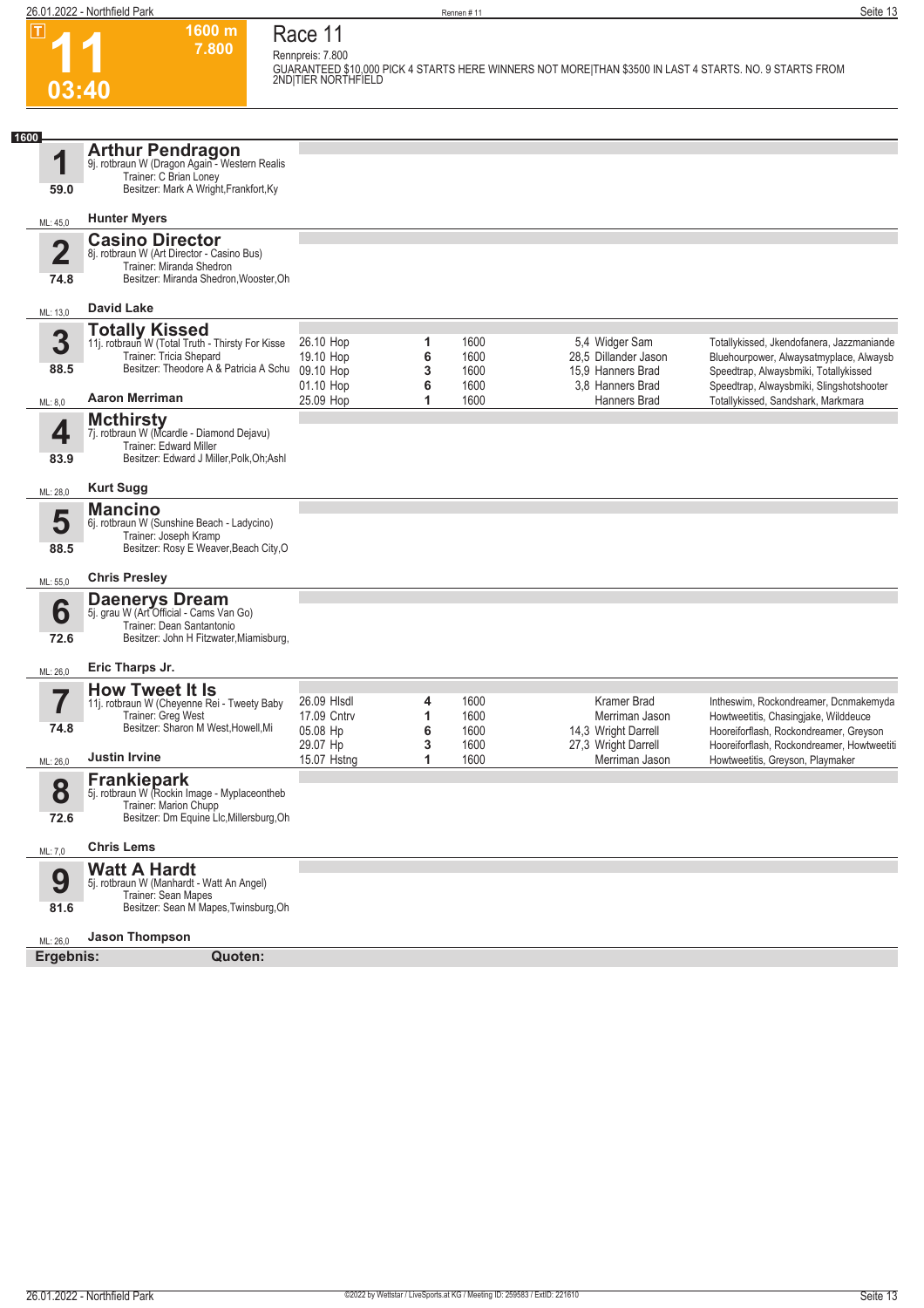

 $\boxed{1}$ 

### **Race 12 Rennpreis: 4.800**

**1600 m 4.800** 

**NON WINNERS \$1000 IN LAST 4 STARTS THAT ARE N/W|\$25,000 IN 2021-`22. AE: CLAIMING \$5000 (WITH ALLOWANCES)|THAT ARE NON WINNERS \$2000 IN LAST 4 STARTS. NO. 9 STARTS FROM 2ND TIER NORTHFIELD** 

| 1600                            |                                                                                                                                                             |                                                                                                                           |                        |                                      |                                                                                                    |                                                                                                                                                                                |
|---------------------------------|-------------------------------------------------------------------------------------------------------------------------------------------------------------|---------------------------------------------------------------------------------------------------------------------------|------------------------|--------------------------------------|----------------------------------------------------------------------------------------------------|--------------------------------------------------------------------------------------------------------------------------------------------------------------------------------|
| 1<br>74.8                       | <b>Mach Stockn Barrel</b><br>11j. rotbraun W (Mach Three - Timeless Classi<br>Trainer: David Lake<br>Besitzer: Taylor Dawn Novak, Rives Ju                  | 15.10 Lon<br>30.09 Moh<br>12.09 Moh<br>24.08 Kd                                                                           | 6<br>6<br>7<br>7       | 1600<br>1600<br>1600<br>1600         | 61,0 Filion Sylvain R<br>2,9 Filion Sylvain R<br>69,6 Filion Sylvain R<br>5,9 Forward Brad O       | Allstarseelster, Hunchman, Openingline<br>Plhaymaker, Wacobruiser, Dravenseelster<br>Okgladiator, Majorhomer, Poppopjoe<br>Princeclyde, Electricwestern, Kingroyalty           |
| ML: 28,0                        | David Lake                                                                                                                                                  | 08.08 Moh                                                                                                                 | 6                      | 1600                                 | 8.5 Davisir Billy J                                                                                | Canadianedition. Italianrebel. Marcodevie                                                                                                                                      |
| $\overline{\mathbf{2}}$<br>81.6 | Lightupbullville<br>11j. rotbraun W (Bettor's Delight - Bullville Nan<br>Trainer: Frederick Ward Jr<br>Besitzer: Sharon Ward, Brunswick, Me                 | 30.09 Monticello<br>26.09 Monticello<br>26.09 Monticello<br>22.09 Saratoga                                                | 6<br>unpl<br>unpl<br>3 | 1600<br>1600<br>1600<br>1600         | 24,0 Bouchard Stephane<br>3,3 Bouchard Stephane                                                    | Naturalleda, Cabbiesdelight, Handsofffrank<br>Jeffsdreaming, Jbsbeachiscape, Concertee<br>Jeffsdreaming, Jbsbeachiscape, Concertee<br>Bettormeboy, Quinnsart, Lightupbullville |
| ML: 16,0                        | <b>Jason Thompson</b>                                                                                                                                       | 15.09 Saratoga                                                                                                            | 2                      | 1600                                 | 2.0 Bouchard Stephane                                                                              | Artsappeal, Lightupbullville, Kantmattsthis                                                                                                                                    |
| 3<br>65.8                       | <b>Sammy Said</b><br>10j. schwarz W (Well Said - Rosie's Pride)<br>Trainer: Ed Konrad<br>Besitzer: Edward M Konrad, Perrysburg                              |                                                                                                                           |                        |                                      |                                                                                                    |                                                                                                                                                                                |
| ML: 16,0                        | Luke Ebersole                                                                                                                                               |                                                                                                                           |                        |                                      |                                                                                                    |                                                                                                                                                                                |
| 4<br>88.5                       | <b>Bettor's Choice</b><br>13j. grau W (Bettor's Delight - Madura)<br>Trainer: Ann Russell<br>Besitzer: Erin Spychala, Pinckney, Mi<br><b>Aaron Merriman</b> | 16.12 Northfield Park<br>09.12 Northfield Park<br>02.12 Northfield Park<br>18.11 Northfield Park<br>05.11 Northfield Park | 1<br>4<br>1<br>8<br>4  | 1600<br>1600<br>1600<br>1600<br>1600 | ,2 Wrennir Ronnie<br>12,3 Smith Tyler<br>6,5 Smith Tyler<br>88,2 Smith Tyler<br>2.0 Merriman Aaron | Bettorschoice, Dannynoonan, Canrepeat<br>Omahasurvivor, Tred, Truetomach<br>Bettorschoice, Tred, Bryndanstoy<br>Curator, Testofwill, Mustangtom                                |
| ML: 10,0                        |                                                                                                                                                             |                                                                                                                           |                        |                                      |                                                                                                    | Machalangelo, Bryndanstoy, Hallin                                                                                                                                              |
| 5<br>74.8<br>ML: 26,0           | <b>Cuz I'm Happy</b><br>8j. rotbraun W (General Aidid - Positively Cam<br>Trainer: Gerald Malady<br>Besitzer: Heather L Kipke, Jackson, Mi<br>Justin Irvine |                                                                                                                           |                        |                                      |                                                                                                    |                                                                                                                                                                                |
| 6<br>88.5                       | <b>Strait Rate</b><br>8j. schwarz W (Sagebrush - Jate's Strait)<br>Trainer: John Cantrell<br>Besitzer: John T Cantrell, Mansfield, Oh                       |                                                                                                                           |                        |                                      |                                                                                                    |                                                                                                                                                                                |
| ML: 16,0                        | Keith Kash Jr                                                                                                                                               |                                                                                                                           |                        |                                      |                                                                                                    |                                                                                                                                                                                |
| 72.6                            | <b>You Said It</b><br>7j. grau W (Well Said - Kats Treasure)<br>Trainer: Tricia Shepard<br>Besitzer: Gerald J Orrico, Carteret, Nj                          |                                                                                                                           |                        |                                      |                                                                                                    |                                                                                                                                                                                |
| ML: 16,0                        | Eric Tharps Jr.                                                                                                                                             |                                                                                                                           |                        |                                      |                                                                                                    |                                                                                                                                                                                |
| 8<br>65.8                       | <b>Chazmatazzz</b><br>12j. rotbraun W (Four Starzzz Shark - Whitley'<br><b>Trainer: David Mvers</b><br>Besitzer: David L Myers, Logan, Oh                   | 13.12 The Meadows<br>06.12 The Meadows<br>22.11 The Meadows<br>11.11 The Meadows                                          | 6<br>4<br>1            | 1600<br>1600<br>unpl 1600<br>1600    | 11,4 Stillings Richard<br>5.1 Wilder Mike<br>8.4 Wilder Mike                                       | Hayuneverknow, Iwanashowusomethin, Fee<br>Jungleofterror, Phantomflasher, Maddysdoll<br>Imbanksy, Iwanashowusomethin, Ponderosi<br>Chazmatazzz, Stones, Captainkubota          |
| ML: 16,0                        | <b>Christian Myers</b>                                                                                                                                      | 04.11 The Meadows                                                                                                         | $\mathbf{2}$           | 1600                                 | 24,0 Wilder Mike                                                                                   | Phantomflasher, Chazmatazzz, Captainkub                                                                                                                                        |
| 9<br>72.6                       | <b>Majority Wins Two</b><br>7j. grau W (Full Of Fun - Dainty Hanover)<br>Trainer: Tom Hall<br>Besitzer: Laurie F Farness - Smith, Thor                      |                                                                                                                           |                        |                                      |                                                                                                    |                                                                                                                                                                                |
| ML: 11,0                        | <b>Chris Lems</b>                                                                                                                                           |                                                                                                                           |                        |                                      |                                                                                                    |                                                                                                                                                                                |
| Ergebnis:                       | Quoten:                                                                                                                                                     |                                                                                                                           |                        |                                      |                                                                                                    |                                                                                                                                                                                |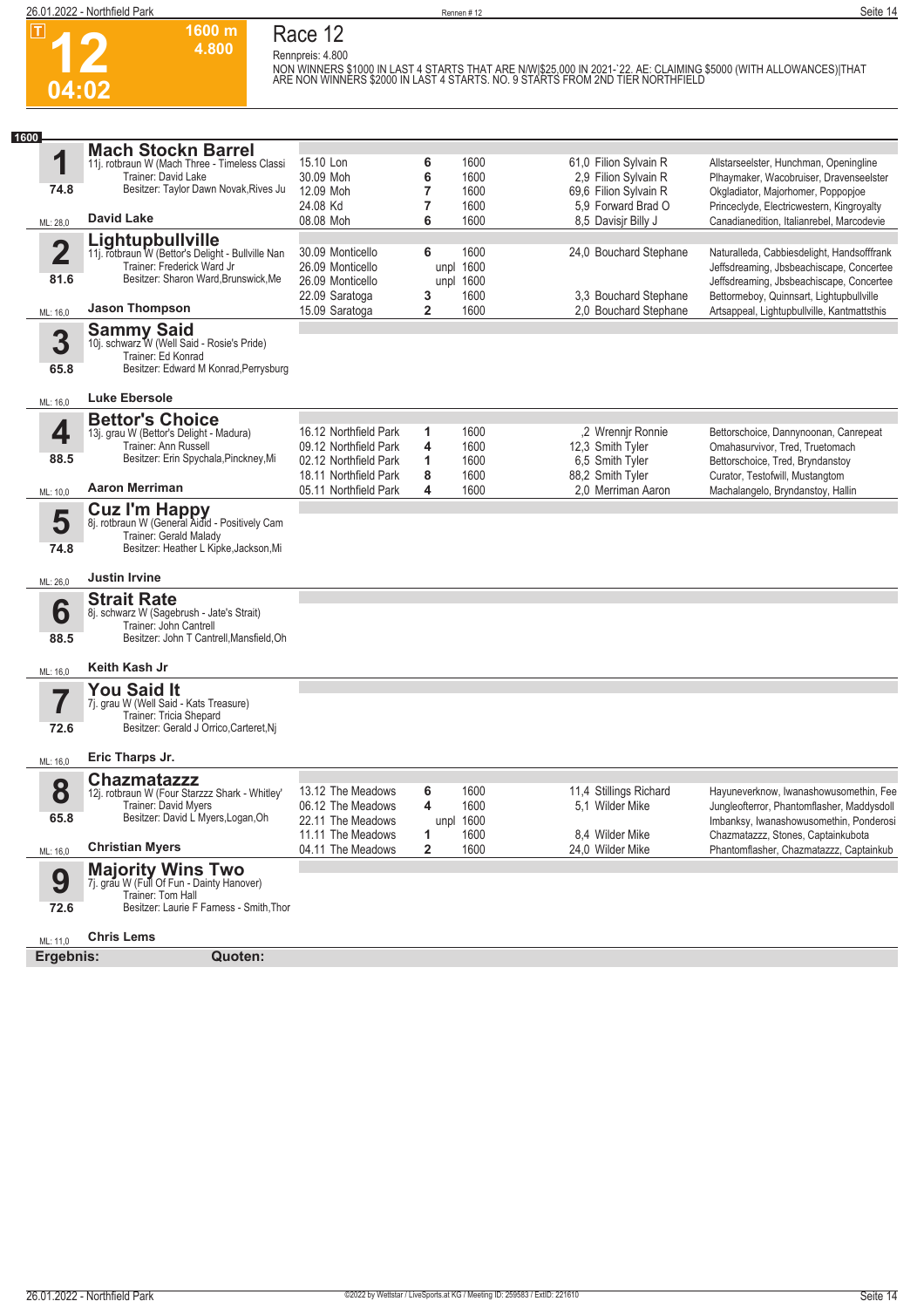

 $\boxed{1}$ 

#### **1600 m Race 13**

**5.800** 

**Rennpreis: 5.800**

\$10,000 GUARANTEED POOL CLAIMING \$6000 (WITHIALLOWANCES). NO. 9 STARTS FROM 2ND TIER NORTHFIELD<br>TRACKMANISELECTIONS: 2-3-1-5-7 HN 1 & HN 7 UNCOUPLED DUE TO BONAFIDE SEPARATE OWNERSHIP TRAINER CHANGES<br>HN 3 B. RHOADES|TO B.

| 1600                    |                                                                                                 |                         |                         |                                              |                                                                                     |
|-------------------------|-------------------------------------------------------------------------------------------------|-------------------------|-------------------------|----------------------------------------------|-------------------------------------------------------------------------------------|
| 1                       | <b>Out Wit</b><br>8j. rotbraun W (Van Hanover - Win Sums Last                                   |                         |                         |                                              |                                                                                     |
| 72.6                    | Trainer: Tom Hall<br>Besitzer: Laurie F Farness - Smith, Thor                                   |                         |                         |                                              |                                                                                     |
| ML: 6,0                 | Eric Tharps Jr.                                                                                 |                         |                         |                                              |                                                                                     |
|                         | Mcdaggar<br>7j. rotbraun W (Mcardle - Lovely Dawn)                                              |                         |                         |                                              |                                                                                     |
| $\overline{\mathbf{2}}$ | Trainer: Jessica Millner                                                                        |                         |                         |                                              |                                                                                     |
| 83.9                    | Besitzer: Pod Stable Llc, Seven Hills, Oh                                                       |                         |                         |                                              |                                                                                     |
| ML: 35,0                | <b>Kurt Sugg</b>                                                                                |                         |                         |                                              |                                                                                     |
| 3                       | <b>Grits N Gravy</b><br>11j. schwarz W (Daylon Frontier - Casimir Hug<br>Trainer: C Brian Loney |                         |                         |                                              |                                                                                     |
| 88.5                    | Besitzer: C Brian Loney, Northfield, Oh                                                         |                         |                         |                                              |                                                                                     |
| ML: 4,0                 | <b>Aaron Merriman</b>                                                                           |                         |                         |                                              |                                                                                     |
| 4                       | <b>And We'll See Ya</b><br>12j. rotbraun W (Tell All - Classical Lady)                          | 05.10 Leb               | 1<br>1600               | 1,2 Noble Dan                                | Andwellseeya, Lostjewels, Docsyankee                                                |
|                         | Trainer: Tricia Shepard<br>Besitzer: Gina Young, Rural Valley, Pa                               | 28.09 Hop               | 9<br>1600               | 5,5 Noble Dan                                | Torrington, Riskmanagement, Blueridgedoc                                            |
| 79.4                    |                                                                                                 | 19.09 Dela<br>07.09 Scd | 1<br>1600<br>1600<br>1  | 1.4 Noble Dan<br>2,9 Noble Dan               | Andwellseeya, Nobletrick, Turfburner<br>Andwellseeya, Limelightbeach, Sgtgrit       |
| ML: 26,0                | <b>Greg Grismore</b>                                                                            | 31.08 Scd               | 1<br>1600               | 11.4 Noble Dan                               | Andwellseeya, Medolandjate, Suncapade                                               |
| 5                       | In Commando<br>13j. rotbraun W (Camluck - Lingerie)                                             | 14.12 Wdb               | 1600<br>1               | 17,2 Christoforou Chris                      | Incommando, Amazonart, Skymcfly                                                     |
| 72.6                    | Trainer: Johnny Yoder<br>Besitzer: Dawnelle Mock, Houston, Pa                                   | 30.11 Wdb               | unpl 1600               |                                              | Grinformoney, Hilarioushalo, Thatsthelife                                           |
|                         |                                                                                                 | 16.11 Wdb<br>09.11 Wdb  | 1600<br>6<br>1600<br>10 | 3,5 Jamieson Jody C<br>20,2 Boughton David M | Leafsandwings, Anderlecht, Grinformoney<br>Winningdream, Shippsxpectancy, Kindlypoe |
| ML: 55,0                | <b>Chris Lems</b>                                                                               | 30.10 Moh               | 1600<br>6               | Boughton David M                             | Santannabluechip, Collegemajor, Littlebrow                                          |
| 6                       | Ima Ironman<br>7j. rotbraun W (Art Major - I Kill Time)                                         |                         |                         |                                              |                                                                                     |
| 59.0                    | Trainer: Amanda Mills<br>Besitzer: Amanda Marie Mills, Bedford,                                 |                         |                         |                                              |                                                                                     |
| ML: 6,0                 | <b>Hunter Myers</b>                                                                             |                         |                         |                                              |                                                                                     |
| 7                       | <b>Redwoods Hanover</b><br>6j. rotbraun W (Dragon Again - Rusty Richards                        |                         |                         |                                              |                                                                                     |
|                         | Trainer: Tom Hall<br>Besitzer: Thomas D Hall, Shiloh, Oh                                        |                         |                         |                                              |                                                                                     |
| 81.6                    |                                                                                                 |                         |                         |                                              |                                                                                     |
| ML: 16,0                | <b>Jason Thompson</b>                                                                           |                         |                         |                                              |                                                                                     |
| 8                       | Downwyn Shark<br>7j. rotbraun W (Shadyshark Hanover - Curls)                                    |                         |                         |                                              |                                                                                     |
| 74.8                    | Trainer: David Lake<br>Besitzer: David R Lake, Spring Arbor, Mi                                 |                         |                         |                                              |                                                                                     |
| ML: 26,0                | <b>David Lake</b>                                                                               |                         |                         |                                              |                                                                                     |
|                         | <b>That's My Harley</b><br>10j. rotbraun W (Dragon Again - Scylla Hanov                         |                         |                         |                                              |                                                                                     |
| 9                       | Trainer: Keith Kash Jr                                                                          |                         |                         |                                              |                                                                                     |
| 88.5                    | Besitzer: Melinda D Kash, Medina, Oh                                                            |                         |                         |                                              |                                                                                     |
| ML: 26,0                | Keith Kash Jr                                                                                   |                         |                         |                                              |                                                                                     |
| Ergebnis:               | Quoten:                                                                                         |                         |                         |                                              |                                                                                     |



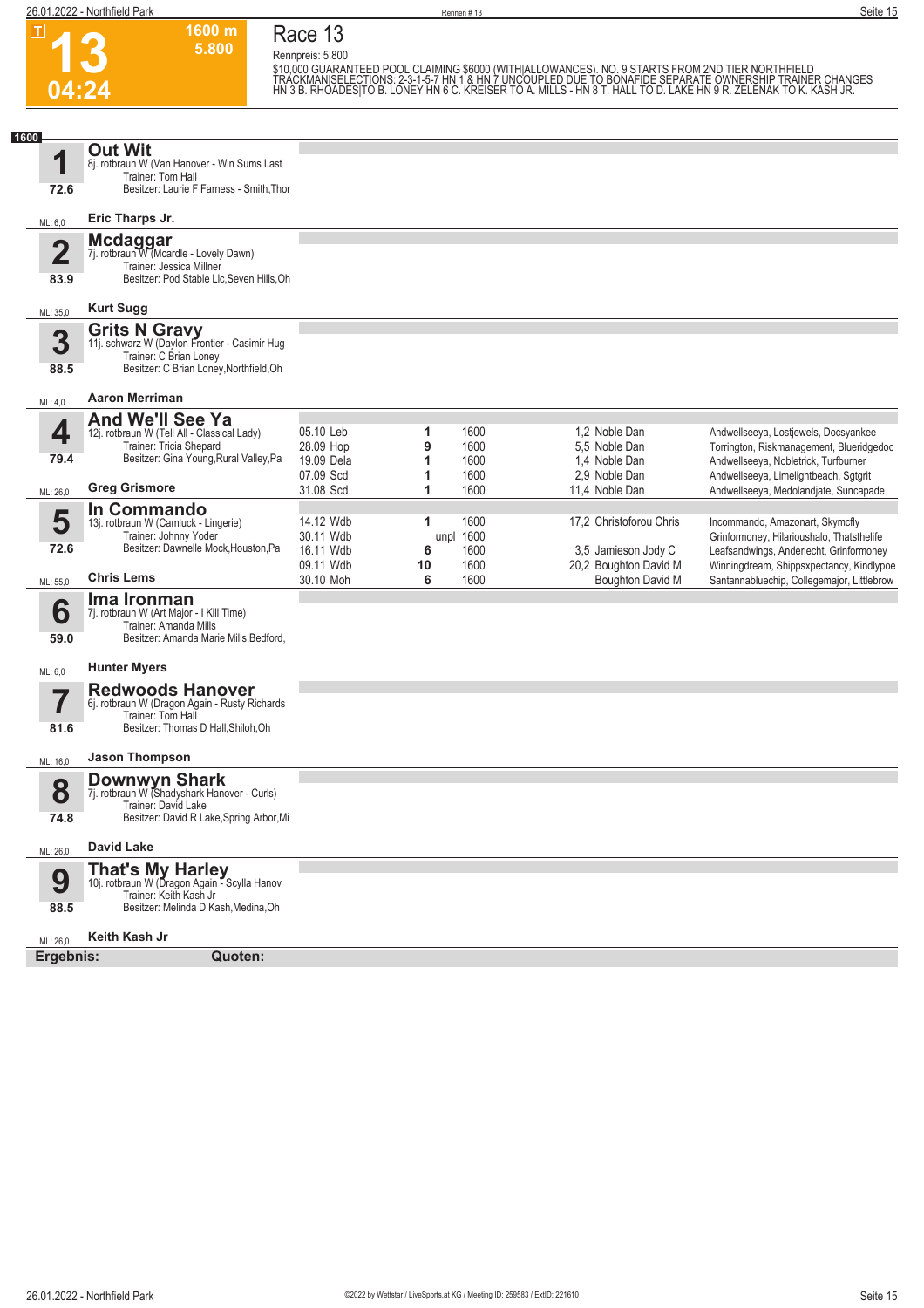$|\mathbf{T}|$ 

**1600 m 7.800**  **Race 14**

| ட                               | ווו טטטו<br>7.800                                                                                                                            | Race 14<br>Rennpreis: 7.800                        |                         |                              |                                                                                            |                                                                                                                                                                         |
|---------------------------------|----------------------------------------------------------------------------------------------------------------------------------------------|----------------------------------------------------|-------------------------|------------------------------|--------------------------------------------------------------------------------------------|-------------------------------------------------------------------------------------------------------------------------------------------------------------------------|
| 04:46                           |                                                                                                                                              |                                                    |                         |                              | NON WINNERS \$3500 IN LAST 4 STARTS. NO. 9 STARTS FROM 2ND TIER NORTHFIELD                 |                                                                                                                                                                         |
|                                 |                                                                                                                                              |                                                    |                         |                              |                                                                                            |                                                                                                                                                                         |
| 1600                            | <b>Unloaded N</b>                                                                                                                            |                                                    |                         |                              |                                                                                            |                                                                                                                                                                         |
| 1<br>72.6                       | 8j. grau W (Mach Three - Caps Off N)<br>Trainer: Herman Hagerman<br>Besitzer: Lucinda L Belcher, Elkhorn Cit                                 |                                                    |                         |                              |                                                                                            |                                                                                                                                                                         |
| ML: 5,0                         | <b>Chris Lems</b>                                                                                                                            |                                                    |                         |                              |                                                                                            |                                                                                                                                                                         |
| $\overline{\mathbf{2}}$<br>59.0 | <b>Heartland Dandy</b><br>5j. rotbraun W (Time To Roll - Cole-Lossal)<br>Trainer: C Brian Loney<br>Besitzer: Bradley R Schwartz, Chicago, I  |                                                    |                         |                              |                                                                                            |                                                                                                                                                                         |
| ML: 35,0                        | <b>Hunter Myers</b>                                                                                                                          |                                                    |                         |                              |                                                                                            |                                                                                                                                                                         |
| 3<br>83.9                       | Lucky Sport<br>7j. rotbraun W (Sportswriter - High Intentions)<br>Trainer: Jessica Millner<br>Besitzer: Curran Racing Llc, Red Hook,         |                                                    |                         |                              |                                                                                            |                                                                                                                                                                         |
| ML: 5,0                         | <b>Kurt Sugg</b>                                                                                                                             |                                                    |                         |                              |                                                                                            |                                                                                                                                                                         |
| 4<br>74.8                       | <b>Stone Fire Hanover</b><br>9j. grau W (Dragon Again - Skateboard)<br>Trainer: Gerald Malady<br>Besitzer: Gerald J Malady, Jackson, Mi      |                                                    |                         |                              |                                                                                            |                                                                                                                                                                         |
| ML: 6,0                         | <b>Justin Irvine</b>                                                                                                                         |                                                    |                         |                              |                                                                                            |                                                                                                                                                                         |
| 5<br>65.8                       | <b>Ranger Alert</b><br>6j. rotbraun W (Palone Ranger - Red Hott Alert<br>Trainer: Jeff Ebersole<br>Besitzer: Linda Ebersole, Chesterville, O |                                                    |                         |                              |                                                                                            |                                                                                                                                                                         |
| ML: 26,0                        | <b>Luke Ebersole</b>                                                                                                                         |                                                    |                         |                              |                                                                                            |                                                                                                                                                                         |
| 6<br>79.4                       | J C Onthebeach<br>12j. rotbraun W (Somebeachsomewhere - Mar<br>Trainer: Jessica Roegner<br>Besitzer: Jessica L Roegner, Streetsbor           | 13.12 Wdb<br>05.12 Wdb<br>17.11 Flmd<br>10.11 Flmd | 1<br>1<br>5<br>3        | 1600<br>1600<br>1600<br>1600 | 4,4 Drury Jonathan L<br>3,5 Drury Jonathan L<br>2,2 Hudon Phillip<br>5.7 Macdonald James A | Jconthebeach, Americhi, Yucatan<br>Jconthebeach, Kinmundysstryker, Soulfillind<br>Spartacusjim, Keyedentry, Stompintomcree<br>Lyonsparkhavenlake, Czarseelster, Jconthe |
| ML: 26,0                        | <b>Greg Grismore</b><br>Youmakemyheartsing<br>7j. rotbraun W (Some Heart Throb - You Make<br>Trainer: Betty Clegg                            | 28.10 Grvr                                         | $\overline{\mathbf{2}}$ | 1600                         | 3.9 Haughan Anthony P                                                                      | Dgscamme, Jconthebeach, Lyonsparkhave                                                                                                                                   |
| 86.2                            | Besitzer: Nick A Clegg, Northfield, Oh                                                                                                       |                                                    |                         |                              |                                                                                            |                                                                                                                                                                         |
| ML: 55,0                        | <b>Nick Clegg</b>                                                                                                                            |                                                    |                         |                              |                                                                                            |                                                                                                                                                                         |
| 8<br>74.8                       | <b>Deseronto</b><br>10j. rotbraun W (Whosurboy - Serena Drummo<br>Trainer: David Lake<br>Besitzer: Kelly Jean Jackson, Monroe, M             |                                                    |                         |                              |                                                                                            |                                                                                                                                                                         |
| ML: 26,0                        | <b>David Lake</b>                                                                                                                            |                                                    |                         |                              |                                                                                            |                                                                                                                                                                         |
| 9<br>88.5                       | <b>Copper Coast A</b><br>12j. rotbraun W (Modern Art - Katasopos)<br>Trainer: Keith Kash Jr<br>Besitzer: Jay L Tauber, East Brunswick,       |                                                    |                         |                              |                                                                                            |                                                                                                                                                                         |
| ML: 26,0                        | Keith Kash Jr                                                                                                                                |                                                    |                         |                              |                                                                                            |                                                                                                                                                                         |
| Ergebnis:                       | Quoten:                                                                                                                                      |                                                    |                         |                              |                                                                                            |                                                                                                                                                                         |